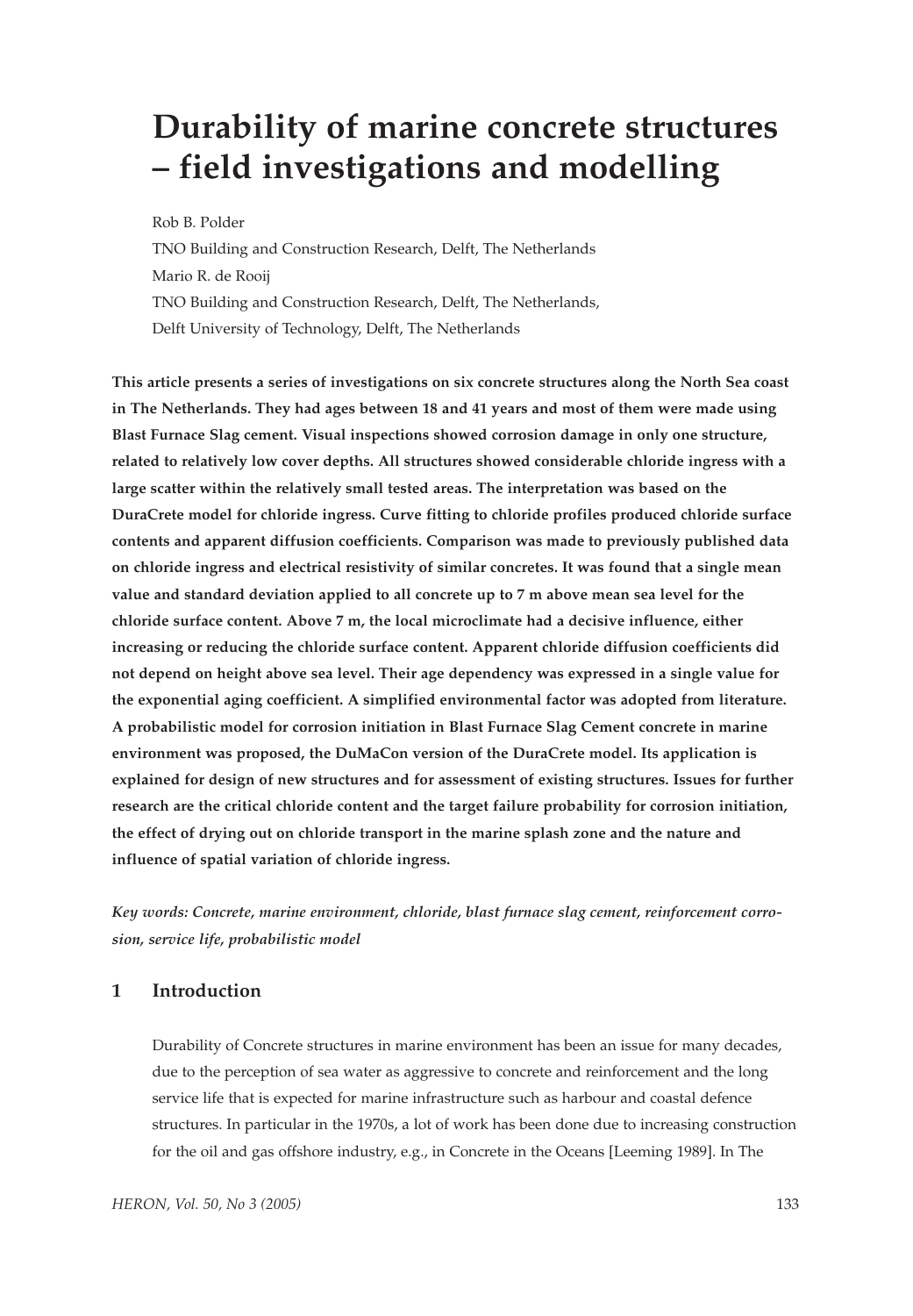Netherlands, a collective research programme was carried out under supervision of CUR committee B23, resulting in [CUR 100, 1981]. In that study, sixty structures of various ages were visually inspected and five were investigated in more depth. Generally the durability was found to be "good"; relatively little deterioration was observed. The most important threat to durability was found to be corrosion of reinforcement due to chloride ingress, mainly in older structures with relatively low concrete cover to the reinforcement [Wiebenga 1980]. In view of the young age of the investigated structures relative to the slow rate of degradation, it was recommended to carry out a similar study in about 15 years time.

In the 1990's, a group of European researchers developed a methodology for quantitative service life design of concrete structures, entitled "DuraCrete", which was based on the approach proposed in the 1980's [Siemes et al. 1983]. Explanations of the principles and examples of its application have been published [CEB 1997, Siemes et al. 1998]. DuraCrete's final report includes models for predicting corrosion initiation due to chloride ingress and due to carbonation as well as models for propagation of corrosion and subsequent cracking and spalling [DuraCrete R17, 2000]. Using the DuraCrete methodology it is possible to quantify the reliability of a structure with respect to predefined limit states that concern durability [Vrouwenvelder & Schiessl 1999].

This new quantitative approach and the availability of new investigative techniques such as electrochemical methods and concrete microscopy prompted CUR and TNO to start an investigation into durability in marine environment in 2000 under the title "Durability of Marine Concrete structures" (DuMaCon). Its objectives were to quantify the durability of marine structures in The Netherlands and to provide degradation models and associated failure probabilities for existing marine structures. This article describes the original DuraCrete model, the fieldwork carried out to collect data, an overview of the results, some comparison to data from other sources, subsequently proposed modifications to the DuraCrete model and recommendations for its application.

# **2 DuraCrete model for corrosion initiation due to chloride ingress**

## *2.1 Basic concept*

The DuraCrete degradation model for chloride induced corrosion is based on the concept of chloride transport into concrete by diffusion and initiation of reinforcement corrosion when a critical chloride content is exceeded at the steel surface. Diffusion modelling of chloride ingress into concrete was proposed in the 1970s [Collepardi et al. 1972] and further developed in the following decades [e.g. Bamforth & Price, 1993, Maage et al. 1996]. After the critical "threshold" chloride content has reached the steel and has broken down its normal passivation, the steel starts to dissolve. Dissolved iron ions react to form corrosion products, at some point in time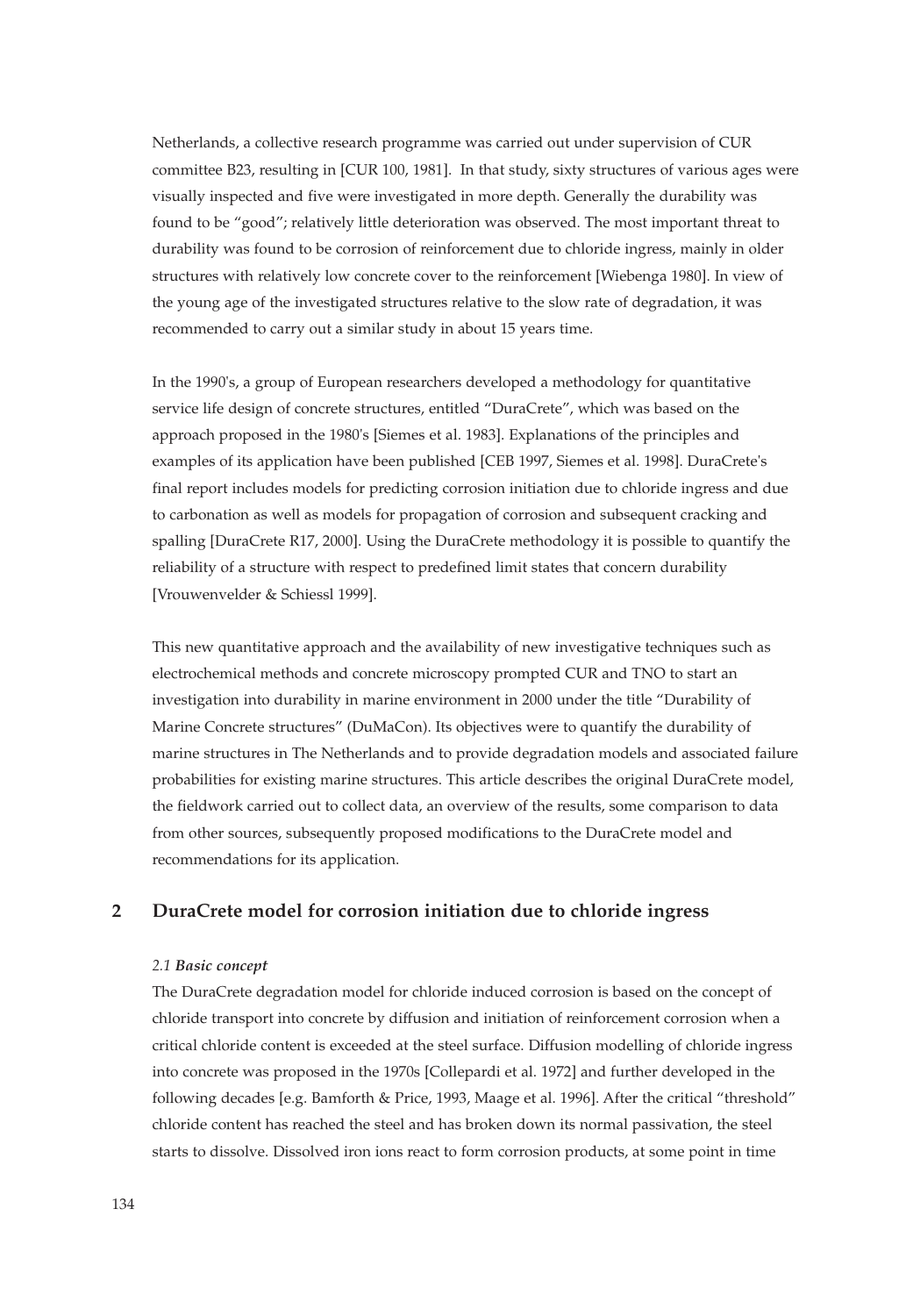causing expansive stresses and cracking of the concrete cover. Eventually, the loss of steel cross section may become critical with respect to structural capacity [Vrouwenvelder & Schiessl 1999]. The two-stage concept of initiation and propagation of corrosion was developed by [Bazant 1979 and Tuutti 1982]. In most service life design approaches, however, the initiation period is considered dominant and the propagation period is neglected. For more information on corrosion of steel in concrete the reader is referred to [Bertolini et al. 2004].

## *2.2 The DuraCrete model*

The DuraCrete model involves a limit state formulation for chloride induced corrosion initiation which can be simplified by stating that failure (that is, corrosion initiation) occurs when  $C > C<sub>crit</sub>$  with C the chloride content at the reinforcement surface and  $C<sub>crit</sub>$  the critical (threshold) content. The critical chloride content is a complex function of concrete properties, in particular of the physics and chemistry (pH, water, oxygen, presence of voids) at the steel/concrete interface. Nowadays it is realised that there is no single general value for it, but rather a gradual increase of the probability of corrosion with increasing chloride content [Vassie 1984, Gaal 2004]. For real structures (as opposed to laboratory specimens) a value of 0.5% chloride ion by mass of cement is considered to be the best mean value for Portland cement concrete. No well-established value for Blast Furnace Slag cement is available. Further treatment of this subject is outside the scope of this article.

According to the DuraCrete model for chloride transport, the chloride content at the steel  $C(x.t)$ is a time dependent function described by:

$$
C(x,t) = C_s - (C_s - C_i) \text{ erf} \left( \frac{x}{2 \sqrt{KD_0 t \left(\frac{t_0}{t}\right)^{n_{ci}}}} \right)
$$
\n(1)

With  $C_s$  chloride surface content (% by mass of concrete or cement);  $C_i$  initial chloride content (%); x depth of the steel (m);  $D_0$  diffusion coefficient (m<sup>2</sup>/s) at t<sub>0</sub> (s, usually 28 days); K environmental coefficient (-);  $n_{Cl}$  ageing exponent (-); *erf* errror function, stemming from solving Fick's second law of diffusion.

## *2.3 Application of the model*

The DuraCrete model can be applied in the design stage of new structures by inserting into equation (1) values for the design cover depth, the expected surface content (based on experience, e.g. from DuraCrete tables) and experimentally determined chloride diffusion coefficients of trial concrete mixes, to calculate the point in time when  $C(x,t)$  reaches  $C_{\text{crit}}$  whose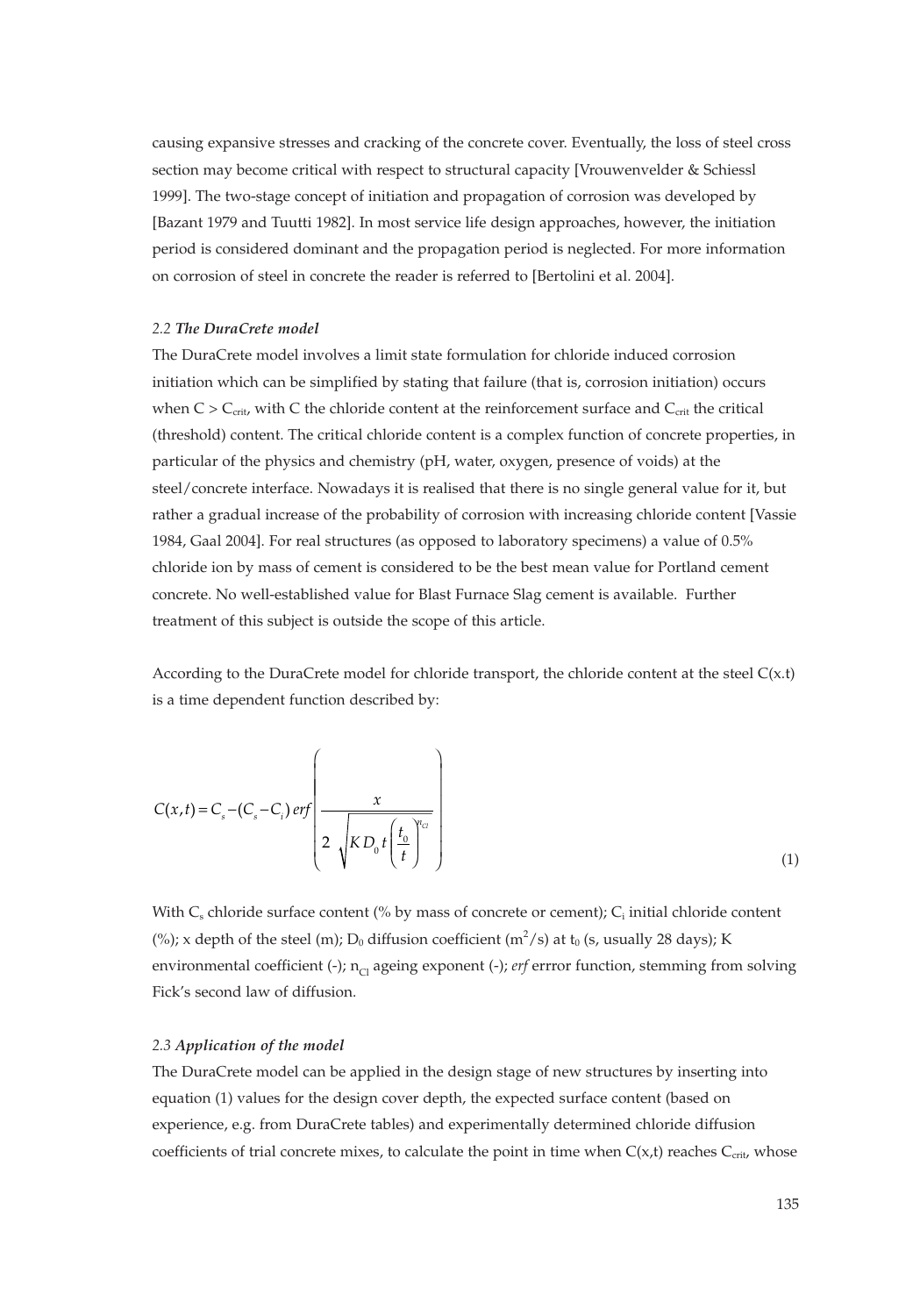value also is taken from experience or tables. The input values for cover depth and chloride diffusion coefficient are varied until the calculation indicates that corrosion initiation is postponed until the end of the desired service life period. In a later stage, concrete producers must prove that their product can meet the required diffusion coefficient. However, this type of calculation is deterministic and consequently produces the mean time-to-corrosion initiation. The DuraCrete service life design method includes taking into account the scatter and distribution type of the input variables and the required reliability (or probability of failure) of the result. Generally, the accepted probability of failure at the end of the service life will be a few percent. Taking into account the stochastic character of the variables, full probabilistic and semi-probabilistic calculations are possible, either using statistical parameters for all variables or by using (partial) safety factors. Various DuraCrete reports provide all such information. In this paper, we will not go into detail of these probabilistic calculations.

In the past few years, (semi-)probabilistic calculations have been made taking into account that exceeding the limit state "corrosion initiation" is a serviceability limit state (SLS), with an associated target failure probability of a few percent (reliability index  $β=1.8$ ). This approach has been used for the service life design of the Westerschelde Tunnel [Siemes et al. 1998, Gehlen 2000], the Groene Hart Tunnel and other structures in the High Speed railway Line (HSL) in The Netherlands.

DuraCrete explicitly states that the same methodology can be used for assessment of existing structures [DuraCrete R17, 2000]. Application of the model to practical cases, however, is relatively new. For existing structures some of the input parameters are different. For example, one of the input parameters for the model is the measured value of the diffusion coefficient of 28-days old concrete. It is not possible to measure this value on concrete that is already 20 years old. On the other hand, the chloride surface content and the cover depth and their statistical distribution can be established experimentally; hence their values can be assessed experimentally and do not have to be assumed like in the design stage.

The DuMaCon study aimed to collect data on existing marine structures, carry out model calculations and to validate and/or modify the model.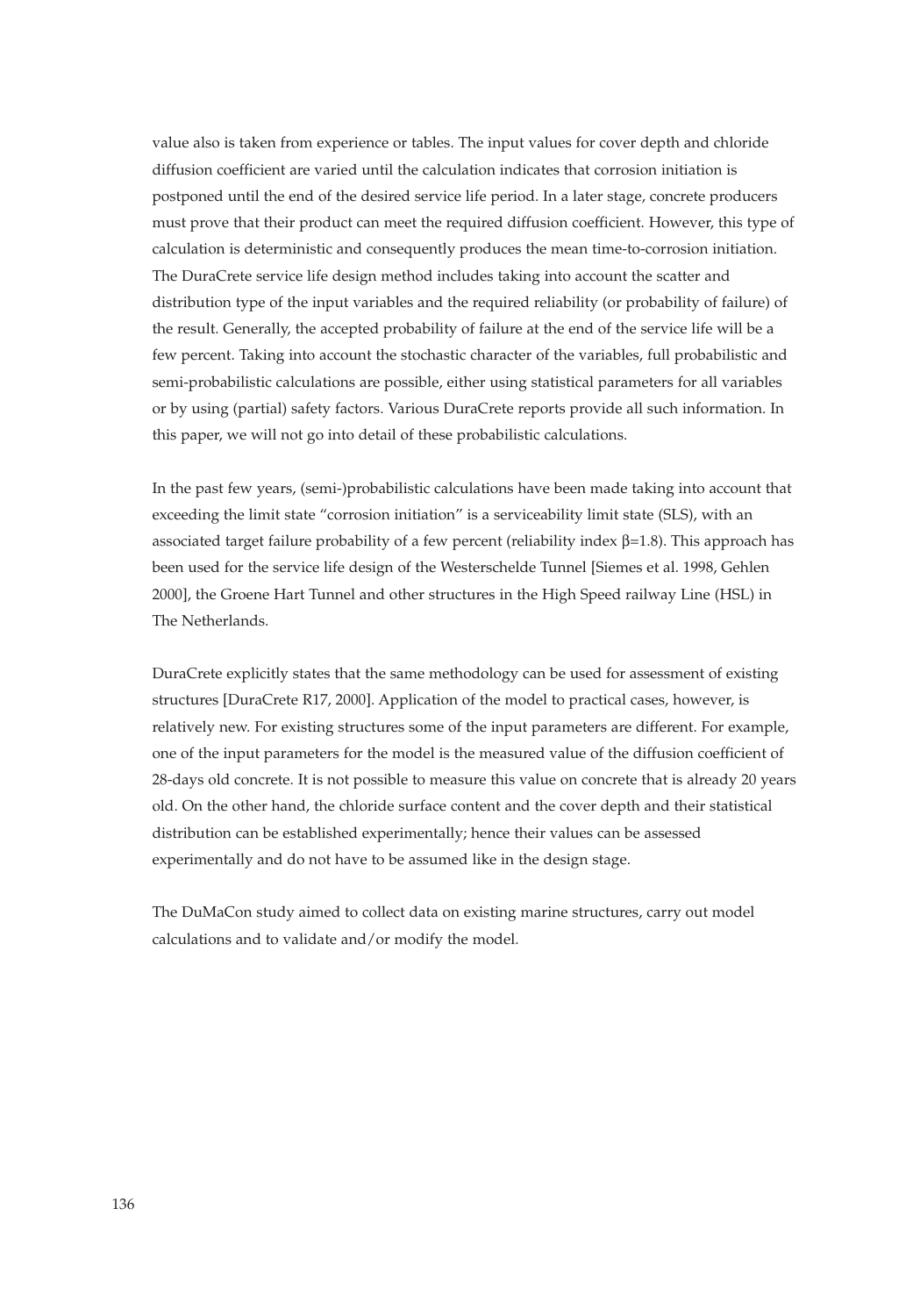# **3 Field investigations**

## *3.1 Structures*

Six structures were selected for field investigations that were thought representative for a larger group of structures. Criteria were age, cement type, production (cast in situ or prefabricated), availability and interest of the owner in the study. Some characteristics of the structures are described in Table 1. On each of these structures, one to six test areas were investigated in detail.

| <b>Structure</b>                       | Year of construction | Cement type                                      | Production                              |  |
|----------------------------------------|----------------------|--------------------------------------------------|-----------------------------------------|--|
| Pier Scheveningen                      | 1960                 | Portland cement,<br>Blast furnace slag<br>cement | Precast<br>Cast in situ                 |  |
| Discharge sluice<br>Haringvliet        | 1960                 | Blast furnace slag<br>cement                     | Cast in situ                            |  |
| Quay wall<br>Calandkanaal              | 1968                 | Blast furnace slag<br>cement                     | Cast in situ                            |  |
| Quay wall<br>Hartelhaven               | 1973                 | Blast furnace slag<br>cement                     | Cast in situ                            |  |
| Quay wall<br>Europahaven               | 1982                 | Blast furnace slag<br>cement                     | Cast in situ                            |  |
| Eastern Scheldt<br>Storm Surge Barrier | 1980-1984            | Blast furnace slag<br>cement                     | Precast in field plant,<br>cast in situ |  |

*Table 1: Characteristics of the investigated structures*

All structures are located on the coast or the estuaries and harbours of the Southwestern part of The Netherlands. Historical records were studied in preparation of the inspections. The amount of information available regarding the composition and production of concrete was quite low. In most cases, relevant information such as cement content, water-to-cement ratio and curing was not well documented.

The Pier at Scheveningen is a bridge type structure, with a promenade deck composed of precast cross beams and precast slabs, supported by precast piles (not investigated), with some parts of the deck cast in situ. Marine exposure due to waves splashing occurs on the underside of the deck, which is between 5 and 11 m above mean sea level; the top surface of the deck is protected by a (later) building and was not investigated. Two test areas were located on slabs, two on beams and two on the cast in situ deck. A schematic is shown in Figure 1.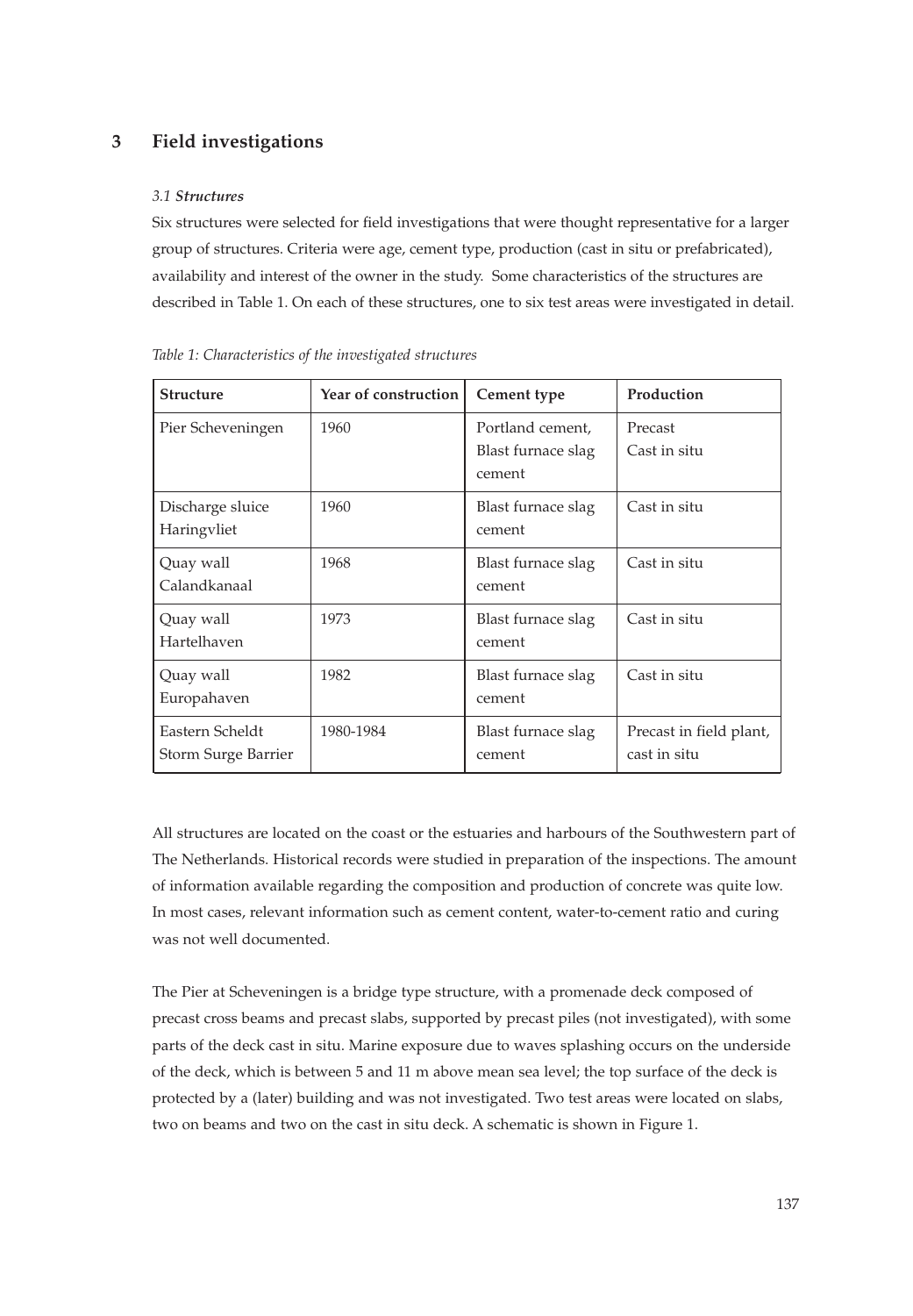

*Figure 1 Schematic of Pier Scheveningen; circles indicate test areas on underside of deck; top surface of deck is protected*

The Haringvliet "spuisluizen" is a river discharge complex, composed of cast in situ piers and precast bridge elements (not investigated). The piers reach from sea level up to + 14 m height. All test areas were (vertically) facing the North Sea, one located just above sea level, two at + 9 m and one on +14 m above sea level. A schematic of their location is shown in Figure 2.The three quay walls are located in Rotterdam harbour. They are box girder type structures supported by precast piles. In each quay wall, one test area was located on the vertical wall facing the seaside at the high tide level  $(+ 1 m)$ .



*Figure 2 Schematic of a pier of Haringvliet spuisluizen (discharge complex)*

The Eastern Scheldt Storm Surge Barrier was designed in the 1970s to protect the low-lying hinterland against flooding. The main structure consists of 65 piers that were cast in a dock nearby, horizontally connected by threshold beams on the sea bed and upper beams extending from sea level to about  $+ 8$  m. Beams were cast in a plant nearby as elements of about 20 m length, two of which were cast together on site to form one span. Steel sliding doors are lowered between the piers to close the estuary in times of high flood risk; in the raised position they allow salt-water movement under normal conditions. Bridge elements are spanning the tops of the piers, which were precast in halves like the beams. The main structure was designed for a service life of 200 years using then existing service life prediction models [Hageman 1982]; the bridge superstructure was designed for 50 years. On this structure, see Figure 3, three test areas were located on one pier: test area 1 on the Eastward facing lower part of a bridge element (at + 9 m), relatively sheltered by an overhanging part of the driveway, test area 3 on an upper beam (facing West), at about  $+4$  m and test area  $4$  on one pier (facing South), just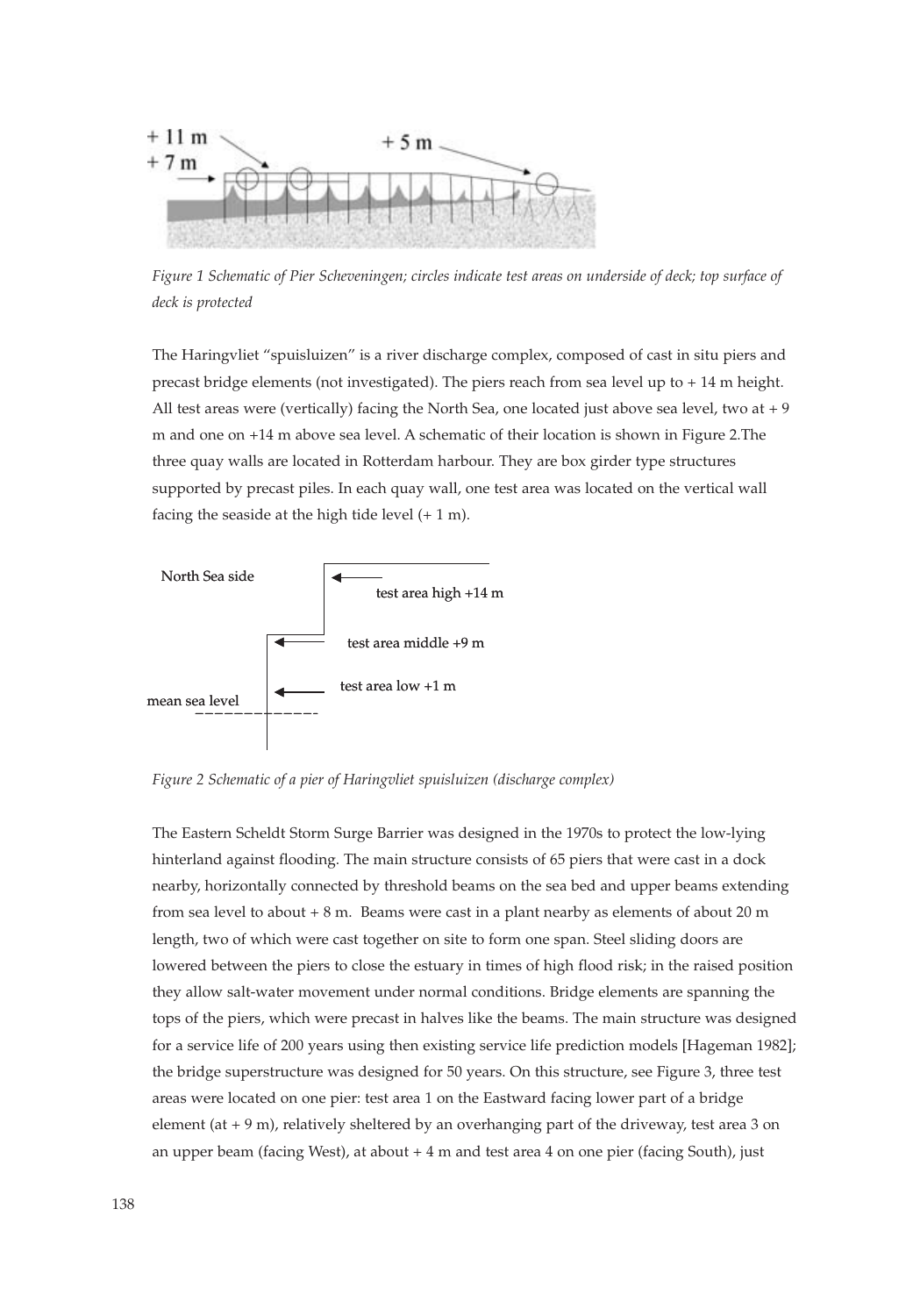above sea level. Test area 2 was situated on a bridge element composed of lightweight concrete. Furthermore, additional information was obtained from cores taken in the pier below water level and from a large number of cores taken from bridge elements in other spans across the complete barrier. In addition, cores were taken from quay wall Noordland built near the barrier in 1984, from which previously cores were taken and analysed for chloride ingress in 1992 [Polder et al. 1995].



*Figure 3 Side view of Eastern Scheldt Storm Surge Barrier Pier with test areas indicated; NB test area 2 is in lightweight concrete in another span than the other three test areas*

## *3.2 Test areas and methods*

Each test area had dimensions of about one by one metre. In that area, all reinforcement was located using a scanning cover depth meter and the concrete surface was inspected visually. Steel potentials were measured using a silver-silver chloride reference electrode. Concrete resistivity was measured using a four-point (Wenner type) probe [Polder 2000]. Carbonation depths were measured by spraying phenolphthalein in freshly made holes. Cores were taken for chloride profile analysis (six cores of φ50 mm per test area), for polarizing and fluorescence microscopy [Polder & Larbi 1995] (three of  $\phi$ 50 mm) and for other tests (six of  $\phi$  100 mm), including strength testing. Cores for chloride analysis were cut in the laboratory by diamond sawing in slices of about 10 mm thickness, which were dried, crushed and dissolved in hot nitric acid. Chloride was determined in the liquid using Volhard's titration. Chloride was expressed as percentage of cement mass assuming that all acid soluble mass was hardened cement paste (including 18% hydration water). This is justified, as virtually all aggregate was siliceous. The resulting chloride profiles are fitted to obtain an effective diffusion coefficient, using a commonly used least squares procedure based on the solution of Fick's second law of diffusion: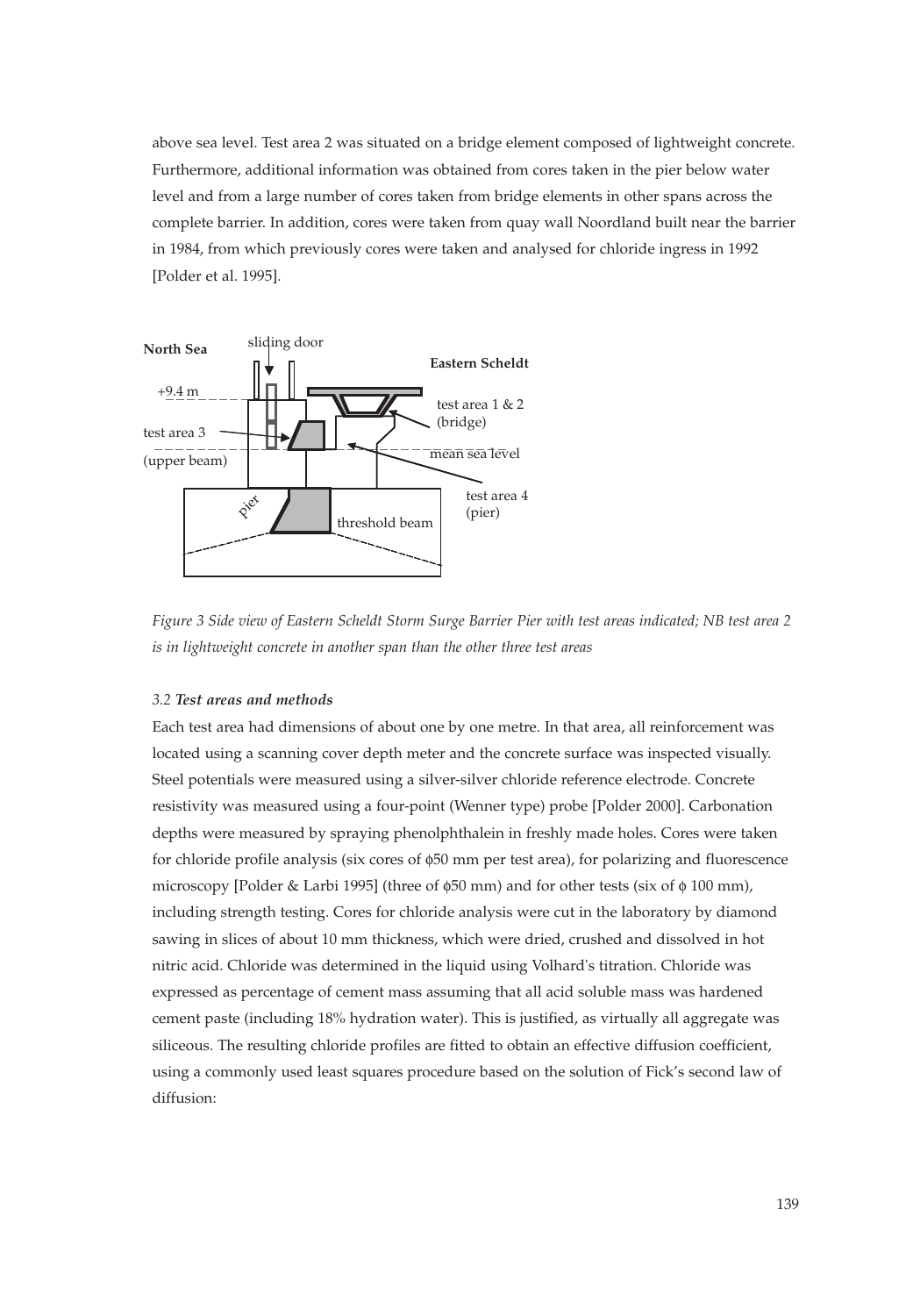$$
C(x,t) = Cs - (Cs - Ci) erf\left(\frac{x}{2\sqrt{D_t}t}\right)
$$
 (2),

with  $C_s$  chloride surface content (%);  $C_i$  initial chloride content (%); x depth (m);  $D_t$  effective diffusion coefficient (m<sup>2</sup>/s) at the time t of inspection (s). In most cases the first data point was ignored in the fitting procedure, especially when it was considerably lower than the second data point. The initial chloride content of the concrete was assumed to be 0.01% chloride by mass of cement, except for Haringvliet, where it appeared to be about 0.1%. Reasoning back with builders from the structure resulted in the assumption that storage of concrete aggregates and sand near the building location would be the most likely cause of this elevated initial chloride content in the concrete of Haringvliet.

## **4 Analysis of data**

#### *4.1 Summary of results*

The results are summarized here; for more details reference is made to [Rooij & Polder, 2005]. Visual inspection generally showed no major defects, mainly some marine growth on and light erosion of the concrete surface; mechanical damage was present in a few of the quay walls. Corrosion related damage (rust staining, cracking, spalling) was observed in part of the precast slabs and in a part of the cast in situ concrete of Pier Scheveningen. In both areas, old repairs were present where corrosion and cracking had reappeared. It appeared that about 25% of the precast slabs had minimum cover depths of 20 to 25 mm, which was where corrosion related damage had occurred; slabs without visible corrosion had 30 to 35 mm cover depth. The cast in situ deck with about 35 mm cover depth also showed extensive corrosion damage (cracking, spalling and ineffective repairs). None of the other structures showed visual signs of corrosion. Carbonation depths were low in all cases, typically about 2 mm with occasional values of 5 mm. Concrete compressive strengths ranged from 50 to 75 MPa for blast furnace slag cement concrete and were about 120 MPa for Portland cement concrete (precast beams Pier Scheveningen). Polarizing and fluorescence microscopy (PFM) showed that all concrete was made well and quite homogeneous, with good mixing of raw materials, compaction and curing. All samples had been made with Blast Furnace Slag cement with a high percentage of slag (>65%), except for precast concrete of Pier Scheveningen, which was made using Ordinary Portland cement. The apparent water-to-cement ratios inferred from comparison of the capillary porosity to samples from our reference collection were low, generally 0.45 or less. In some cases, historical documentation suggested that a  $w/c$  of 0.55 had been used. It appears that hydration, in particular of slag particles, of concrete exposed to marine environment over prolonged time is able to cause a substantial reduction of the capillary porosity.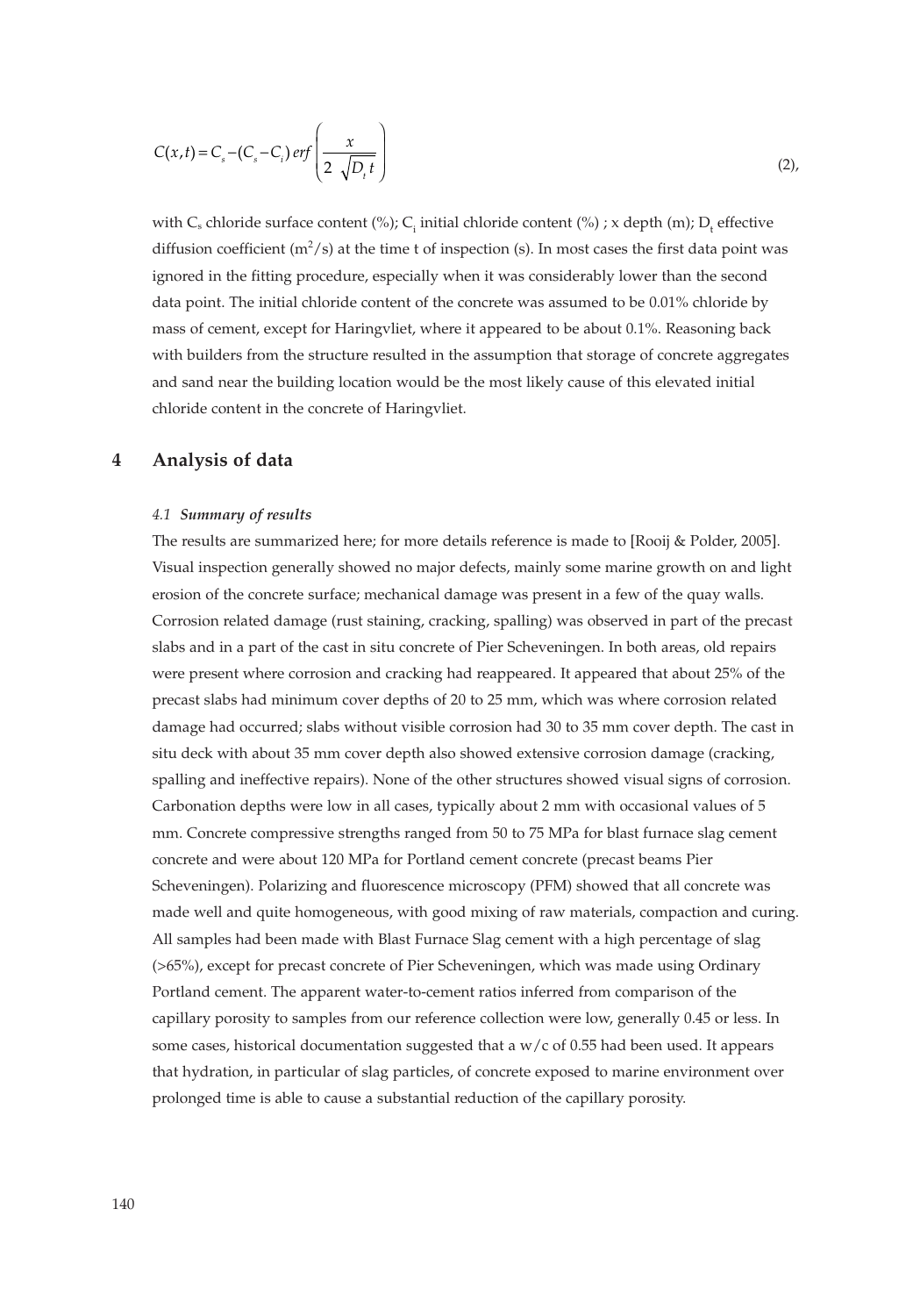In some concrete, the records suggested that ground trass had been used. Microscopically this could not be established [Nijland et al. 2005].

## *4.2 Cover depths*

Cover depths observed in the test areas are summarized in Table 2 by their mean and standard deviation. It appears that cover depths of structures made in the 1960s show a large variation: Haringvliet has very high (mean) values up to 90 mm, while Pier Scheveningen had low values of about 25 mm. At Scheveningen, extended measurements of precast slabs (over a much larger surface than the two test areas) showed that cover depths had a bimodal distribution with peaks at 25 mm and 35 mm. The original design value was probably 35 mm, the lower values are related to deviations in the production process. The cover depths of the Rotterdam quay walls suggest an increase over the years from about 40 mm (Caland, 1968) to 55 mm (Hartel, 1973 and Europa, 1982). The specifications required 40 mm for Hartel and 50 mm for Europa (Caland unknown).

| <b>Structure</b>        | Test area                      | Cover depth (mm) |       |
|-------------------------|--------------------------------|------------------|-------|
|                         |                                | m                | S     |
| Pier Scheveningen       | Precast slab $(+ 7 \text{ m})$ | $26*$            | $Q *$ |
| Pier Scheveningen       | Cross beam $(+5 \text{ m})$    | 42.4             | 5.0   |
| Pier Scheveningen       | In situ $(+ 5 m)$              | 36.5             | 1.7   |
| Haringvliet             | Pier 11, low $(+ 1 m)$         | 71.1             | 4.9   |
| Haringvliet             | Pier 11, middle $(+9m)$        | 79.5             | 4.1   |
| Haringvliet             | Pier 11, high $(+14m)$         | 90.1             | 5.1   |
| Calandkanaal            | Quay wall $(+1 \text{ m})$     | 42.2             | 4.0   |
| Hartelhaven             | Quay wall $(+1 \text{ m})$     | 54.6             | 6.6   |
| Europahaven             | Quay wall $(+1 \text{ m})$     | 56.2             | 3.9   |
| Eastern Scheldt Barrier | Pier Hammen 8 (+1m)            | 57.5             | 6.0   |
| Eastern Scheldt Barrier | Upper beam $(+4m)$             | 69.1             | 2.5   |
| Eastern Scheldt Barrier | Bridge element (+9m)           | 41.1             | 1.4   |

*Table 2 Summary of cover depths for test areas (m mean and s standard deviation)*

*\* Note: Test area in low end of bimodal distribution; see text.*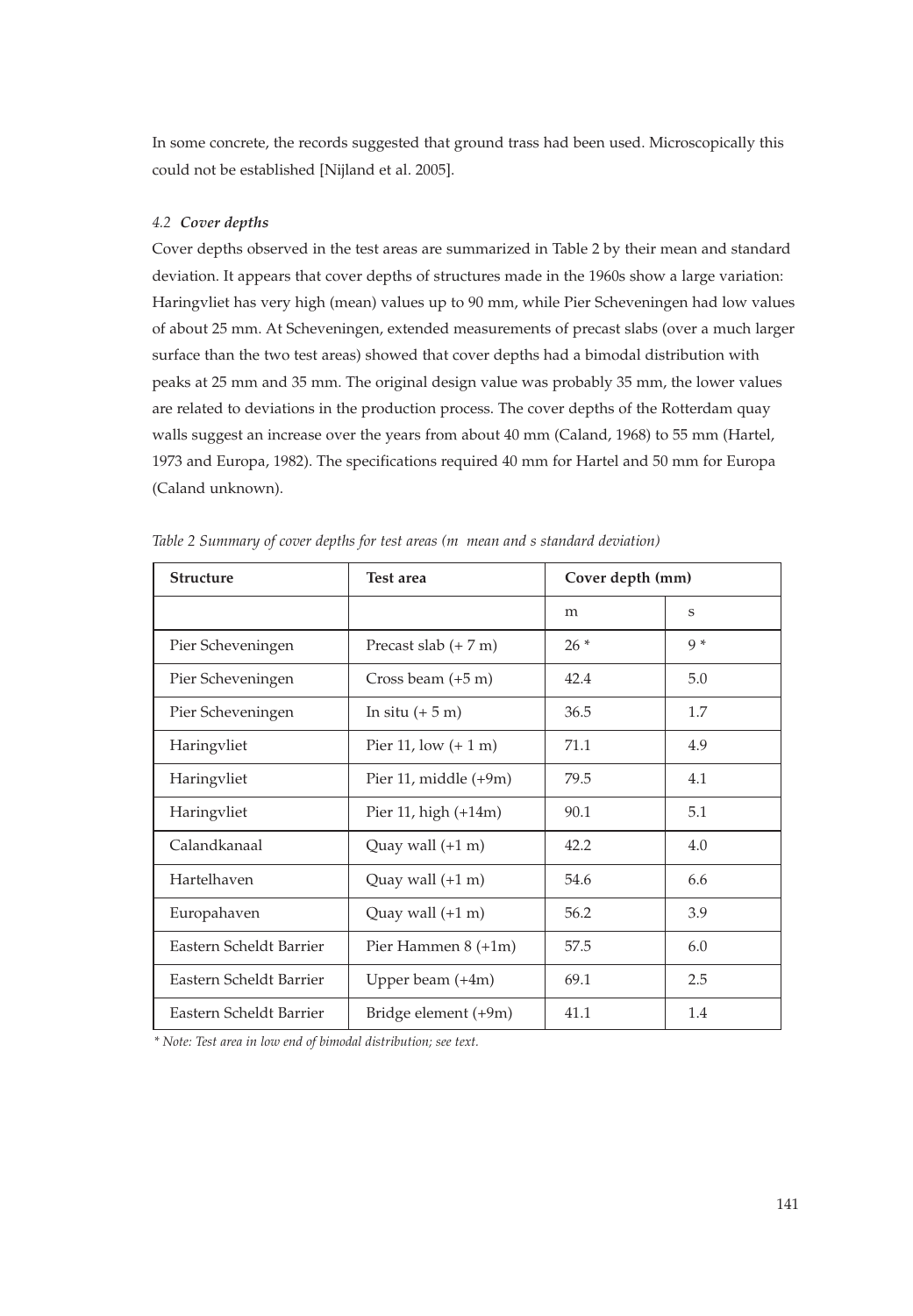## *4.3 Chloride profiles*

As an example, Figure 4 presents the measured chloride profiles (mean of six; mean plus and mean minus standard deviation), the best fitting diffusion profile using equation (2), neglecting the first data point, and the DuraCrete prediction from equation (1) for the test area on the upper beam of the Eastern Scheldt Barrier (age c. 18 years). For input parameters for the DuraCrete prediction see Table 3. The Figure shows that in the zone  $0 - 10$  mm strong differences exist between measured, fitted and predicted chloride profiles; however, beyond 10 mm depth they are all quite close. The 'best fit' curve coincides with the mean measured curve from 15 mm (10 – 20 mm) on. The DuraCrete prediction is a bit lower than the mean measured curve, close to the 'mean minus standard deviation' curve. Actually in this example the scatter is relatively low; in most cases, much larger scatter was present. Mean and standard deviations for diffusion coefficients and chloride surface contents from the best fitting curves for the test areas (using equation (2)) are presented in Table 4. Means of profiles from quay wall Noordland have been added.

| Parameter          | Source                | Value                     |  |
|--------------------|-----------------------|---------------------------|--|
| Environmental zone |                       | Splash zone               |  |
| Cement type        | Inspection            | Blast furnace slag cement |  |
| Water cement ratio | Inspection            | 0.45                      |  |
| Curing             | Assumption            | 1 day                     |  |
| A factor           | [DuraCrete R17, 2000] | 6.77                      |  |
| $k_c$ factor       | [DuraCrete R17, 2000] | 2.40                      |  |
| $k_e$ factor       | [DuraCrete R9, 2000]  | 0.77                      |  |
| $D_{0,RCM}$        | <b>TNO Database</b>   | $4.5*10-12 m2/s$          |  |
| Age at inspection  | Inspection            | 16 year                   |  |
| $n$ exponent       | [DuraCrete R17, 2000] | 0.60                      |  |

*Table 3 Input parameters DuraCrete prediction for upper beam of Eastern Scheldt barrier (see Figure 4)*

Chloride ingress was found to be subject to considerable scatter. Taking into account the small size of the test areas (c.  $1 \times 1$  m<sup>2</sup>, suggesting homogenous exposure) and the good material homogeneity as observed by microscopy, no clear explanations are available. Possibly variations of the microstructure or in the microclimate are overlooked. For the moment, chloride ingress must be considered a stochastic process (as is corrosion initiation, for that matter [see e.g. Vassie 1984]). In addition, the spatial variability on macro scale (across a complete structure) is not well understood [Li, 2004].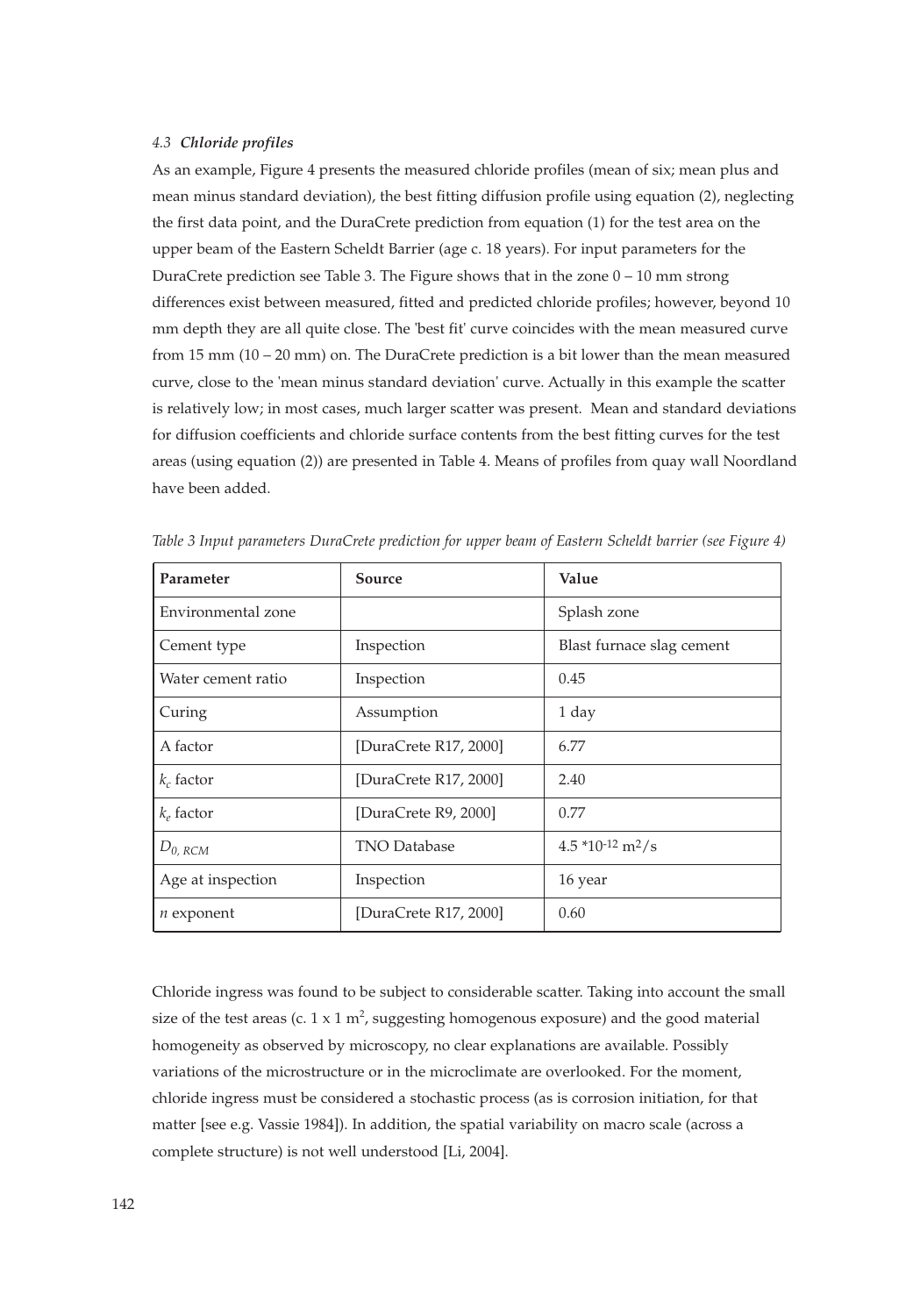

*Figure 4 Chloride profiles from the test area on the upper beam of the Eastern Scheldt Barrier (after 16 years); mean of six measured profiles, mean plus and mean minus standard deviation; best fit with equation (2) and prediction according to the DuraCrete model with equation (1)*

## *4.4 Further analysis*

Most of the observed chloride surface contents are in the usual range of 2 to 5%. Literature data on similar concrete compositions provide surface contents in this range for marine splash zone exposure [Bamforth and Chapman-Andrews 1994] and for submerged exposure in the laboratory [Polder 1996]. In the present set of data, Haringvliet middle & high surface contents are much lower, which suggests that those two test areas do not belong to the splash zone group (see below). Interestingly, the surface content for Noordland changed from 1.8% after 8 years to 2.2% after 18 years. Apparently the surface content had not yet stabilised after 8 years. The value after 18 years is assumed to be the mature, steady value.

The effective diffusion coefficients in Table 4 can be compared to those obtained by profile fitting from specimens submerged in the North Sea at 5 or 100 m depth for 16 years [Polder & Larbi 1995]. Slightly depending on the age at first contact with seawater, OPC concrete with w/c 0.40 showed  $D_t$  values of 1 to 3  $*$  10<sup>-12</sup> m<sup>2</sup>/s and BFSC concrete with w/c 0.42 of about 0.3  $*$  $10^{-12}$  m<sup>2</sup>/s. It appears that the present diffusion coefficients for OPC concrete are much lower (0.1 to 0.3  $*$  10<sup>-12</sup> m<sup>2</sup>/s) and for BFSC similar to slightly lower (0.1 to 0.3  $*$  10<sup>-12</sup> m<sup>2</sup>/s) values than the results from submerged exposure. Neglecting minor differences of w/c and age, this suggests that Portland cement concrete in the splash zone has a much lower effective diffusion coefficient than in submerged exposure. An attempt is made to explain this.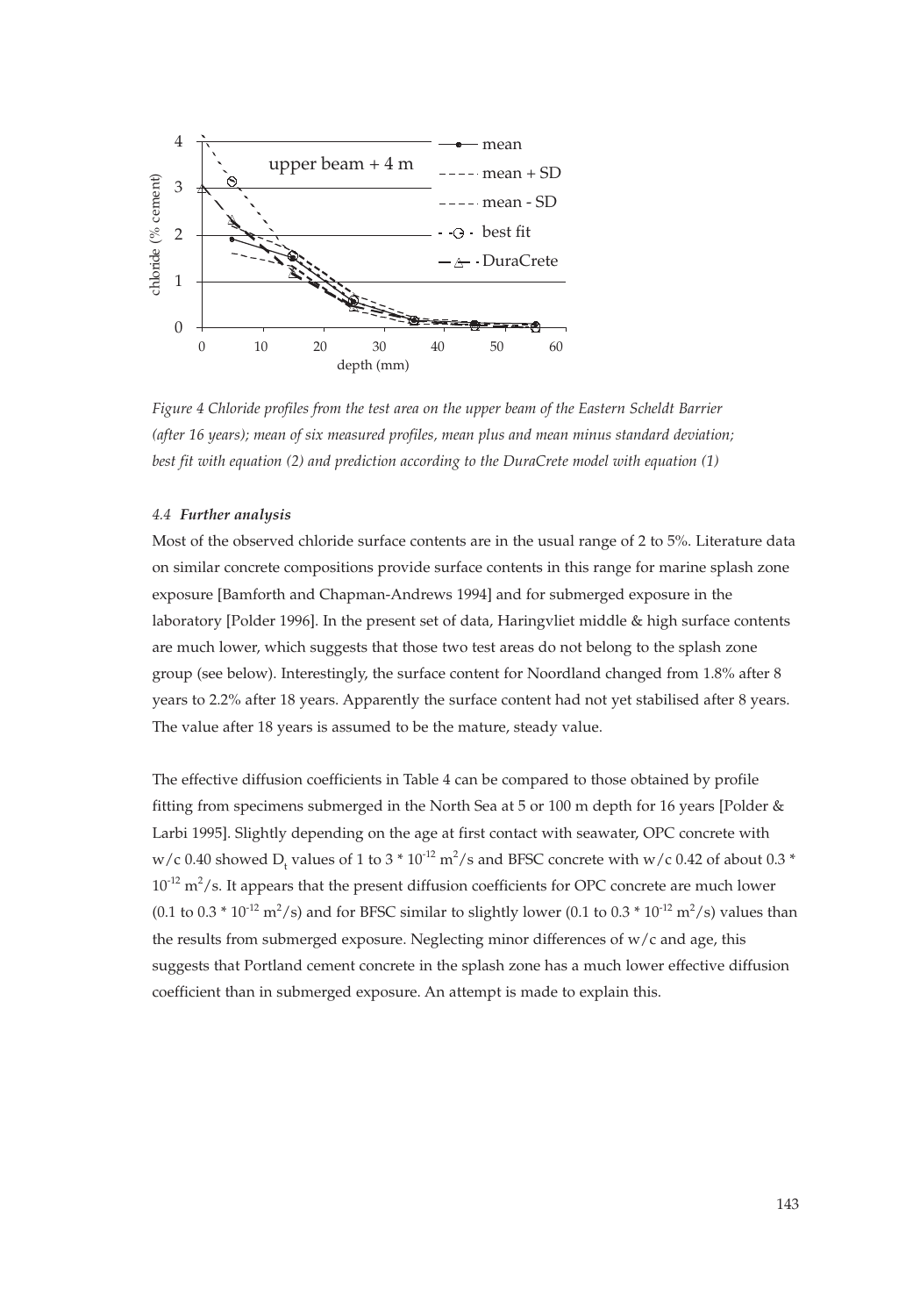*Table 4 Mean and standard deviations for surface chloride contents and effective diffusion coefficients from the best fitting curves; all structures 16 – 40 years old, except where noted; all results are based on six profiles, except Noordland (four for 8 years, three for 18 years age)*

| <b>Structure</b>  | Test area                                | Surface content<br>(% chloride<br>by mass of cement) |     | <b>Diffusion</b><br>coefficient<br>$(10^{-12} \text{ m}^2/\text{s})$ |      |
|-------------------|------------------------------------------|------------------------------------------------------|-----|----------------------------------------------------------------------|------|
|                   |                                          | μ                                                    | σ   | μ                                                                    | σ    |
| Pier Scheveningen | Precast slab $(+ 7 m)$                   | 3.5                                                  | 1.3 | 0.14                                                                 | 0.03 |
| Pier Scheveningen | Cross beam $(+5 \text{ m})$              | 2.6                                                  | 1.0 | 0.28                                                                 | 0.14 |
| Pier Scheveningen | In situ $(+ 5 m)$                        | 3.2                                                  | 1.3 | 0.33                                                                 | 0.14 |
| Haringvliet       | Pier 11, low $(+ 1 m)$                   | 2.8                                                  | 2.0 | 0.12                                                                 | 0.04 |
| Haringvliet       | Pier 11, middle $(+9m)$                  | 0.4                                                  | 0.0 | 0.14                                                                 | 0.05 |
| Haringvliet       | Pier 11, high $(+14m)$                   | 0.7                                                  | 0.2 | 0.10                                                                 | 0.02 |
| Calandkanaal      | Quay wall $(+1 \text{ m})$               | 3.9                                                  | 1.9 | 0.19                                                                 | 0.02 |
| Hartelhaven       | Quay wall $(+1 \text{ m})$               | 2.9                                                  | 0.3 | 0.12                                                                 | 0.01 |
| Europahaven       | Quay wall $(+1 \text{ m})$               | 3.9                                                  | 1.3 | 0.12                                                                 | 0.01 |
| <b>SVKO</b>       | Pier Hammen 8 (+1m)                      | 2.2                                                  | 0.6 | 0.24                                                                 | 0.07 |
| <b>SVKO</b>       | Upper beam $(+4m)$                       | 4.1                                                  | 0.3 | 0.27                                                                 | 0.06 |
| <b>SVKO</b>       | Bridge element (+9m)                     | 5.3                                                  | 1.5 | 0.28                                                                 | 0.12 |
| Noordland         | Quay wall $(+1 \text{ m})$ ,<br>8 years  | 1.8                                                  | 0.3 | 0.84                                                                 | 0.1  |
| Noordland         | Quay wall $(+1 \text{ m})$ ,<br>18 years | 2.2                                                  | 0.1 | 0.36                                                                 | 0.0  |

In both the present fieldwork and the study on submerged specimens, the electrical resistivity of the concrete was measured using a four-point surface probe according to Wenner [Polder 2000]. Submerged OPC concrete specimens had resistivities from 100 to 200 Ωm [Polder & Larbi 1995], precast OPC field concrete at Scheveningen had resistivities measured on site of 300 to 500 Ωm. Concrete resistivity is very sensitive to moisture content [Polder 2000]. The increased resistivity suggests that OPC concrete in the splash zone in this investigation has dried out considerably, thus explaining the lower effective diffusion coefficients as compared to submerged OPC concrete. After 16 years submersion, BFSC concrete had resistivities of 400 to 1000 Ωm. The present results from the splash zone were either 300 to 600 Ωm (Pier Scheveningen, Haringvliet low, Eastern Scheldt Barrier) or between 1300 and 3300 Ωm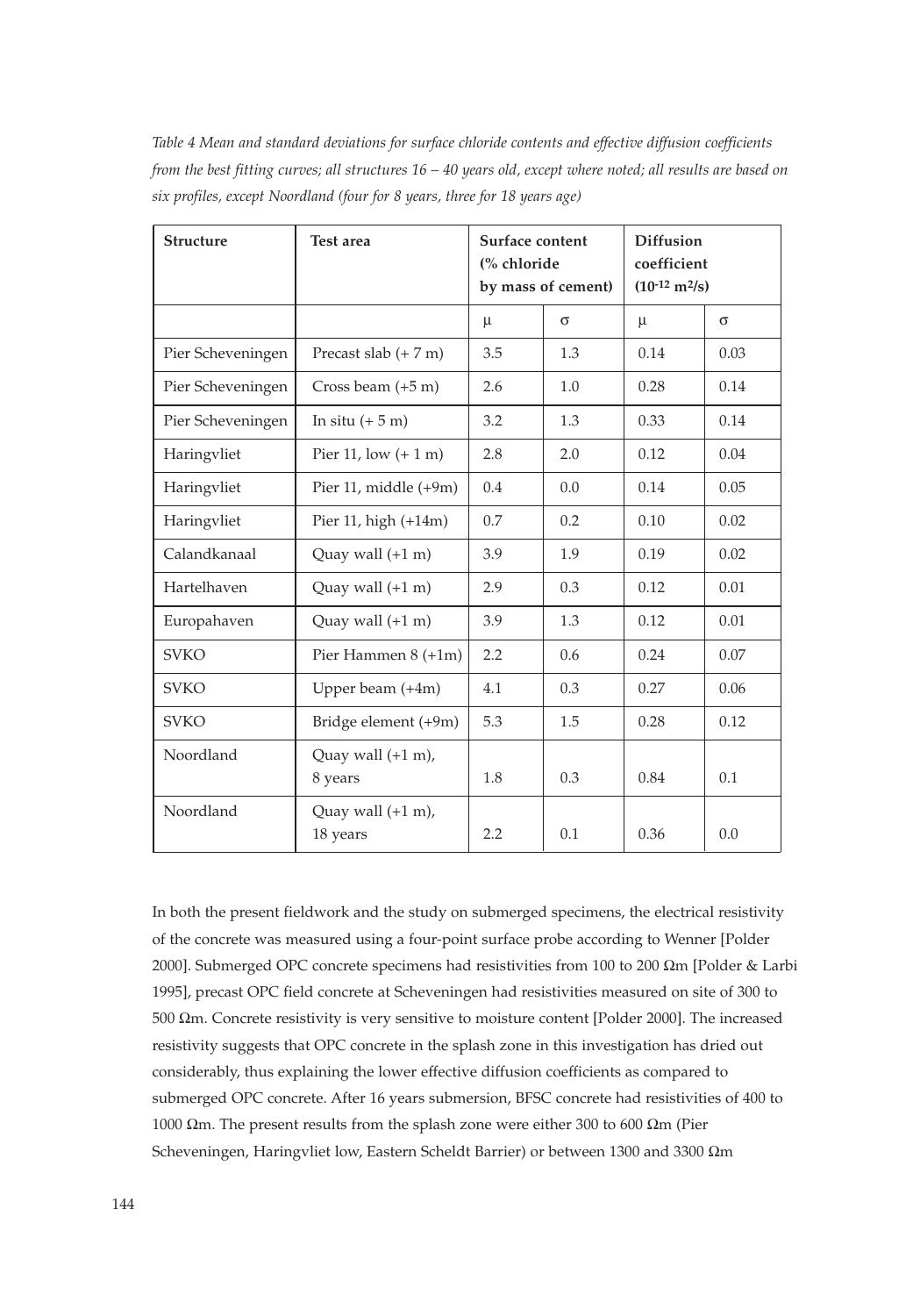(Calandkanaal, Haringvliet middle and high); Hartelhaven resistivity was as high as 6300 Ωm. All quoted values are mean values, around which always considerable scatter was found (coefficients of variation were typically 10 to 30%). This suggests that the BFSC concrete in the former group of three test areas is rather wet, while the second group (three test areas) of concrete has dried out to some extent. Hartelhaven concrete was apparently quite dry when measured.

This tentative analysis suggests that drying out of Portland cement concrete, in the higher marine splash zone, may slow down chloride transport considerably as compared to transport in water saturated (submerged) concrete. Eventually, effective diffusion in Portland cement concrete may be about as slow as in (wet) Blast Furnace Slag cement concrete. Experiments on saturated concrete in the laboratory and from natural submersion tests until now have indicated that chloride diffusion in slag cement is much slower than in Portland cement based materials [Page et al. 1981].

The influence of drying out on chloride transport in concrete has been investigated under equilibrium non-saturated conditions [Vera et al. 2004] and under simulated wetting and drying cycles with salt solution [Polder & Visser 2004]. Drying out, increased concrete resistivity and reduced transport rates were found to be related [Polder & Peelen 2002]. The effects of drying out of concrete on chloride transport, in particular in the splash zone, however, require more study.

## **5 Comparison to the DuraCrete model**

The effective diffusion coefficients derived from the best fitting curves showed a timedependency, qualitatively similar to that described in the literature [Maage et al. 1996]. Following the DuraCrete model, this time-dependency is described by:

$$
D_t = K_{tot} D_0 \left(\frac{t_0}{t}\right)^{n_{ci}} \tag{3}
$$

with D<sub>t</sub> the effective diffusion coefficient at the time of inspection (m<sup>2</sup>/s), K<sub>tot</sub> a composite coefficient for the influence of cement type, environment and curing  $(-)$ ,  $D_0$  the diffusion coefficient at reference time t<sub>0</sub> of 28 days (m<sup>2</sup>/s), determined by Rapid Chloride Migration (RCM) testing and  $n_{Cl}$  an aging exponent (0<  $n_{Cl}$  <1).

From the comparison of the field results to predictions from the DuraCrete model using equation (1), two deviations were proposed from the DuraCrete model and its input parameters. One deviation regards the environmental coefficient. The original calculation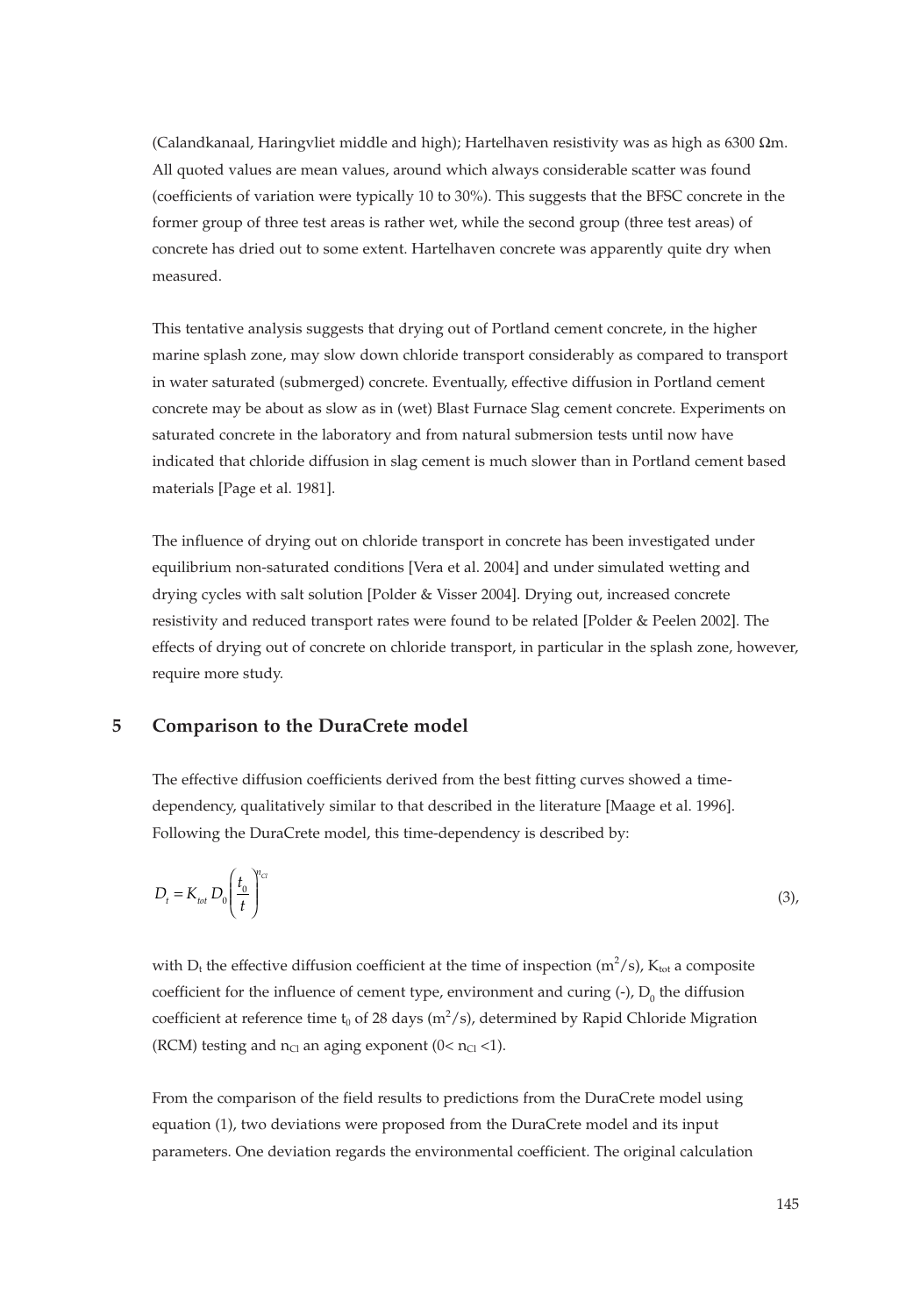includes the cement type, the environment and the length of the curing period. With all cement being of one type (excepting Portland cement parts of Pier Scheveningen), the environment being rather homogeneous (marine tidal and splash zones) and the curing essentially unknown, a better way of calculating this coefficient was looked for. In the follow up on DuraCrete and using its database, Gehlen has proposed an environmental coefficient for concrete in marine environment based only on temperature [Gehlen 2000]. His main consideration is that in the tidal and splash zones, the influence of the length of the active curing period is relatively small because the concrete is kept wet due to its natural exposure. Acknowledging that proper curing after concrete casting should not be neglected, we have accepted Gehlen's formulation of the environmental coefficient, calculated by:

$$
K_{\rm G} = \exp\left[b_c \left(\frac{1}{T_{\rm ref}} - \frac{1}{T_c}\right)\right]
$$
 (4),

with  $b_{\rho}$  a regression parameter of about 4800 (K),  $Tr_{cf}$  the reference temperature (293 K) and  $Tr_{cf}$ the annual mean air temperature (K). For a prevailing annual mean temperature of about  $10^{\circ}C$ , this parameter takes a mean value of 0.56 and a standard deviation 0.045 as given by [Gehlen 2000]. This simplification is attractive compared to the much more complicated formulation of the original DuraCrete environmental constant. It is emphasised, however, that this simplification is only allowed in marine conditions (for submerged, tidal and splash zones; and not to the atmospheric zone). The influence of the cement type is accounted for in another parameter, the ageing exponent  $n_{Cl}$ .

The second deviation for DuraCrete concerns the time dependency of the diffusion coefficient. Three groups of diffusion coefficients were analysed: data from our test areas (Table 4); data from additional chloride profiles for concrete in marine environment after 8 to 16 years including those from Noordland and specimens submerged in the North Sea [Polder & Larbi 1995]; and from RCM testing of laboratory specimens up to three years age. These latter were multiplied by  $K_G$  as given above to transform them into effective diffusion coefficients. As presented in Figure 5, these three groups of data showed a satisfactory fit to a straight line in a plot of log D versus log t, with a (negative) slope of about 0.48 (standard deviation 0.07). For the combined datasets, an exponent of 0.48 best described the time dependency of the apparent chloride diffusion coefficient.

Consequently, a deviation was proposed regarding the value of the aging exponent. DuraCrete gives values for this exponent for Blast Furnace Slag cement concrete of 0.6 to 0.8. Most probably these relatively high values are based on data obtained from binders composed of Portland cement and slag that were added separately during concrete mixing [Bamforth & Chapman-Andrews 1994]. Such composite Portland-slag mixes may have different characteristics from Dutch slag cement, for which slag is intermixed with clinker during cement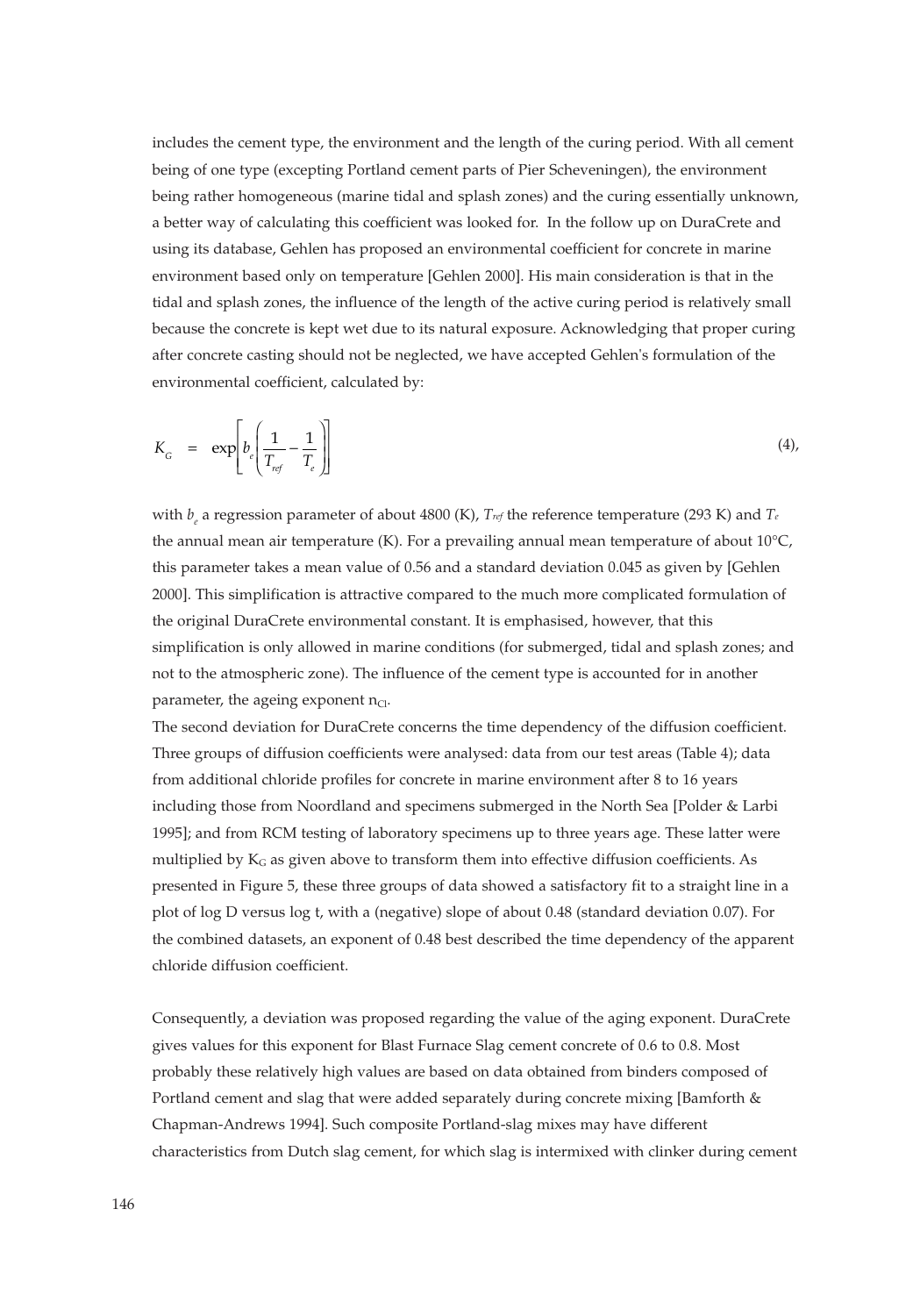production and whose properties are carefully monitored. According to experience with Dutch Blast Furnace Slag cement, this exponent should be lower. As mentioned above, the best fit to our extended dataset was obtained using a mean aging exponent of 0.48. It is interesting to note that Gehlen found a similar value of 0.45 for slag cement from literature data for profiles taken after up to 60 years [Gehlen 2000]. Taking into account the modified environmental coefficient and aging exponent, the (RCM) chloride diffusion coefficient at 28 days of the investigated concretes was inferred to be about  $5.0 * 10^{-12}$  m<sup>2</sup>/s. This value agrees well with laboratory test data for modern CEM III/B concrete with a  $w/c$  of about 0.5.



*Figure 5 Compilation of diffusion coefficients from field work in this study, additional exposure data and laboratory data with best fitting straight line; note log – log scale*

In our dataset the chloride surface content showed relatively little variation over the investigated structures, provided the height above sea level was no more than 7 meters and the age at which the profiles were taken was at least 10 years. The variation present in the surface contents can be incorporated by using a mean value of 2.9% chloride by mass of cement and a standard deviation of 0.8%. This is a deviation from the DuraCrete input, which is based on a surface content that depends on the water-to-cement ratio ( $w/c$ ) and the exposure conditions. The variation of  $w/c$  in the structures investigated here is relatively low (approximately between 0.55 and 0.45), while the DuraCrete model intends to be more generally applicable (including higher and lower  $w/c$ 's). The surface content presented here applies to the splash zone, in modern terminology environmental class XS3 according to EN 206-1.

For heights above  $+7$  m, two different patterns were present in the data. For the bridge elements of the Eastern Scheldt Barrier (at +9 m), high values of about 5% were found (Table 4).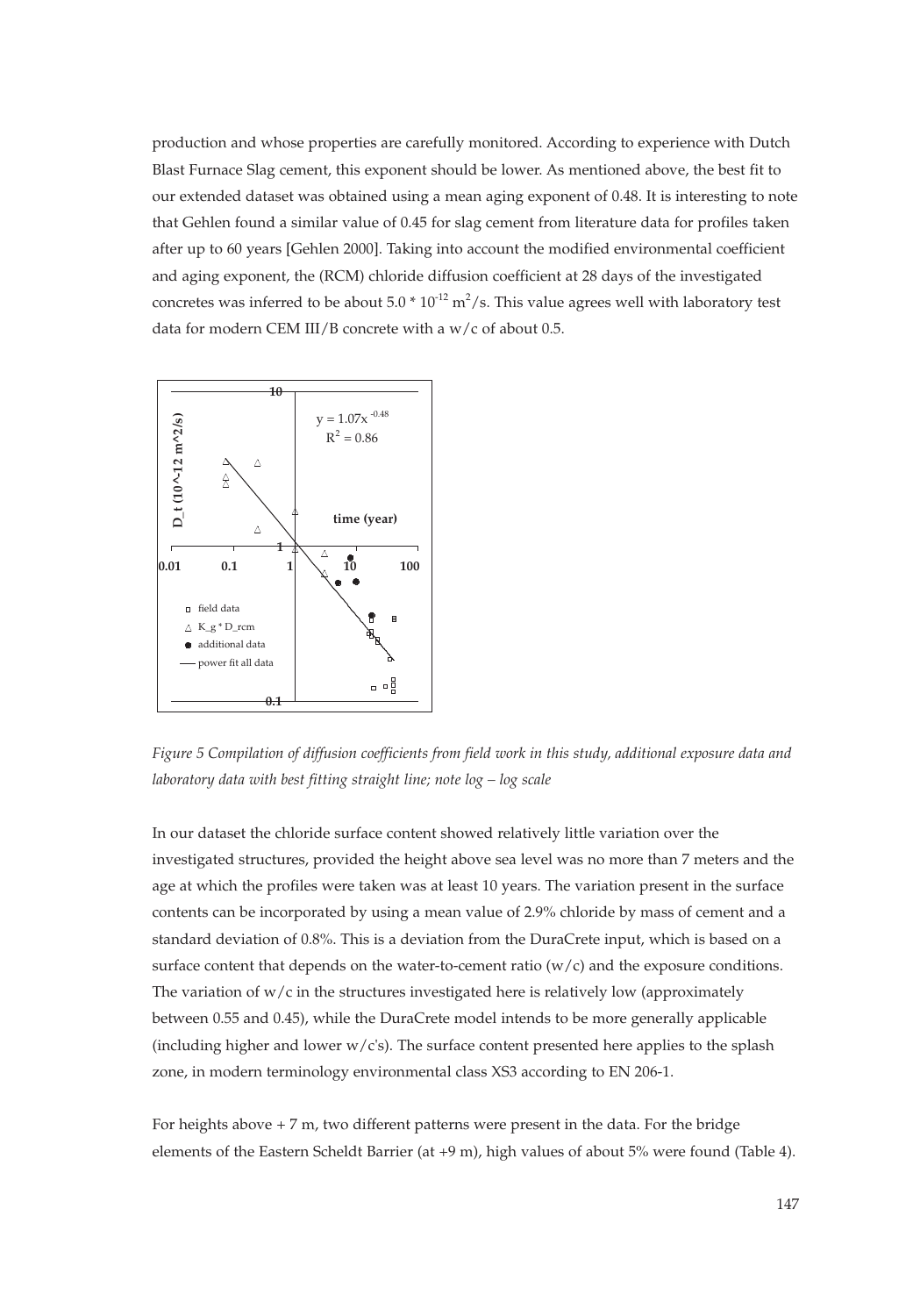This can be explained by considering that here the concrete is relatively sheltered from rain by the bridge deck above the test area (see Figure 3), so most of the chloride deposited on the concrete surface by splash and wave action is accumulated without being washed away. On the other hand, for the middle and high parts of the Haringvliet pier (+ 9 and +14 m), surface contents of 1% or lower were found. In these parts the concrete is fully exposed to rain and at a relatively high distance from seawater splash and waves, so the balance between accumulation and washout is the other way around than in the Eastern Scheldt Barrier.

The model with the proposed modifications is termed the DuMaCon version of the DuraCrete model. It must be stressed that this model and its modified input parameters apply only to concrete made with Dutch slag cement with at least 65% of slag, in modern terminology CEM III/B LH HS, exposed to marine environment (exposure classes XS3, XS2).

Another issue to be considered is the critical chloride content. This is the value above which it is assumed that the reinforcement will start to corrode. Many values have been published in the literature. Nowadays it is well accepted that there is no single value; rather a range of values describes an increasing probability of corrosion (initiation). Practical observations have shown that about 0.5% chloride by mass of cement is a good estimate of the value at which the probability of corrosion is about 50%. However, these observations concern Portland cement concrete. There is insufficient practical evidence for specifying a reliable value for the critical chloride content for Blast furnace Slag cement concrete in practice. Consequently, in our study we have used the value for OPC concrete (μ  $0.5\%$ , σ  $0.15\%$ ).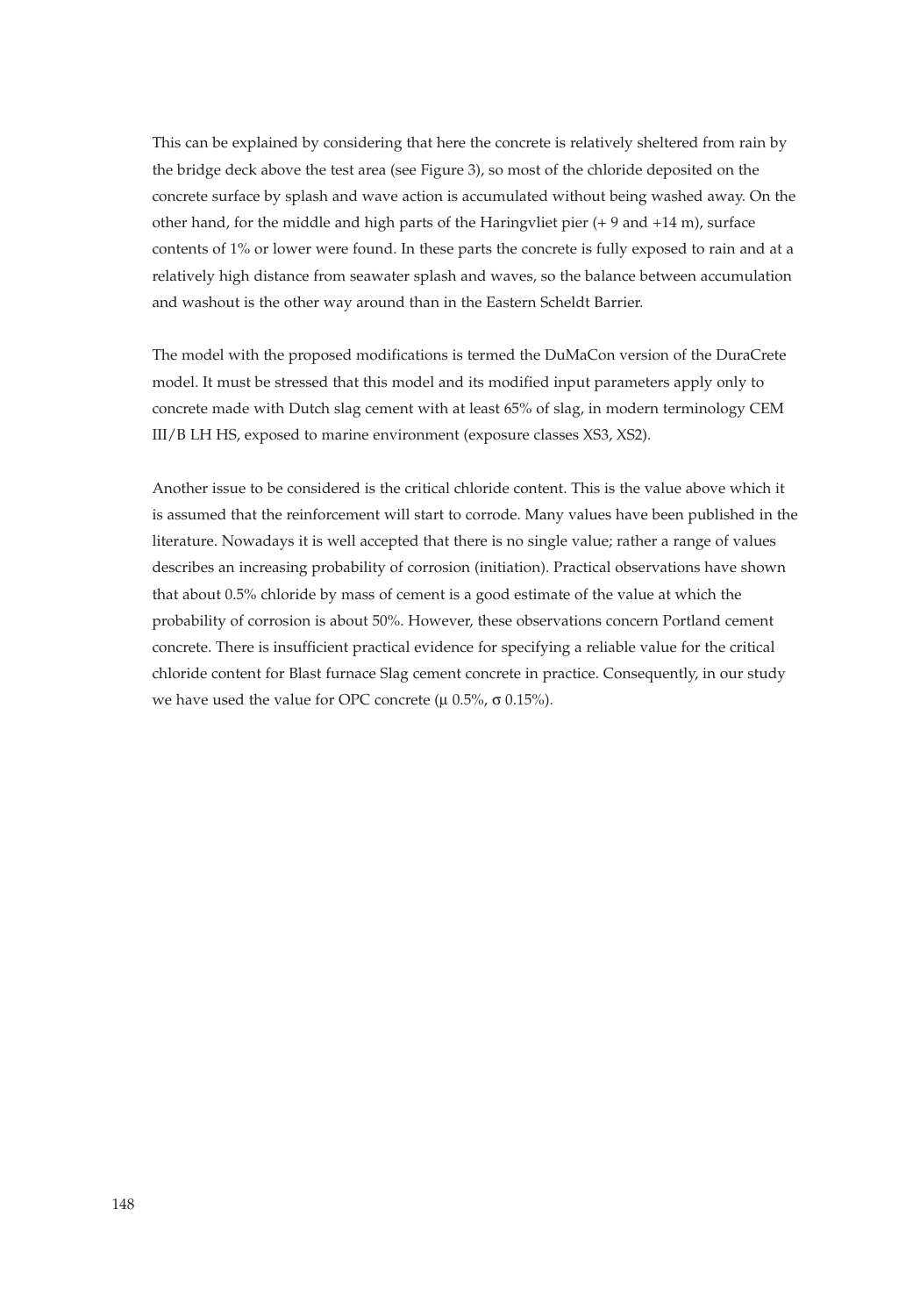## **6 Conclusions: application of the DuMaCon model**

From extensive fieldwork and additional data on Dutch concrete in marine exposure, a modification of the DuraCrete model for chloride transport in slag cement concrete in marine environment was derived. Modifications include a fixed chloride surface content, a new value for the ageing exponent and a different way of calculating the environmental coefficient. Statistical parameters have been specified.

This DuMaCon version of the DuraCrete model can be used for service life assessment of concrete structures in marine environment made of CEM III/B, *in several ways*. Firstly it can be used as a *service life design model* for new structures. The chloride diffusion coefficient can be tested (using the Rapid Chloride Migration test) on a trial mix and the surface content, the aging exponent and the environmental coefficient can be taken from the DuMaCon model. With that input, the chloride ingress can be predicted and the cover to the reinforcement can be chosen such that corrosion initiation is postponed until (at least) the end of the desired service life. Alternatively, the cover depth is chosen and a maximum value for the diffusion coefficient is calculated. Given that the standard deviations and distribution types of all parameters are known (either from DuraCrete or from the present study), full probabilistic analysis is possible, allowing to calculate failure probabilities (see below).

Secondly, the DuMaCon version can be used as a *service life REdesign* model for assessment of existing structures. Two options exist: the "desk option" and the "inspection option". For the *desk option*, one only needs to estimate the diffusion coefficient at young age (for example from a database) and to predict chloride ingress as for a new structure using the DuMaCon input parameters. The cover depth can be taken from design documents, assuming a standard deviation of about 10 mm [DuraCrete R17, 2000]. However, it is better to measure the actual cover depth but that cannot be done from behind a desk. From the cover depth the point in time when initiation most likely will occur can be calculated. Knowing the structure's present age, one can estimate how far it is from corrosion initiation. For the *inspection option*, one needs to inspect the most critical areas of the structure, measure cover depths, take cores and perform chloride profile analysis. Chloride surface contents and effective diffusion coefficients are found by fitting equation (2) to the profiles. The surface content can be regarded a constant and the effective diffusion coefficient will decrease by the aging exponent given above. Again, the point in time when corrosion initiation occurs can be calculated. The *inspection option* for REdesign requires more work (and costs) than the *desk option,* however, it is more accurate because it is based on the real cover depth and the response of the structure to its actual environment. Again, using mean values, standard deviations and distribution types of all parameters, probabilistic calculations can be made to produce failure probabilities or reliability indices.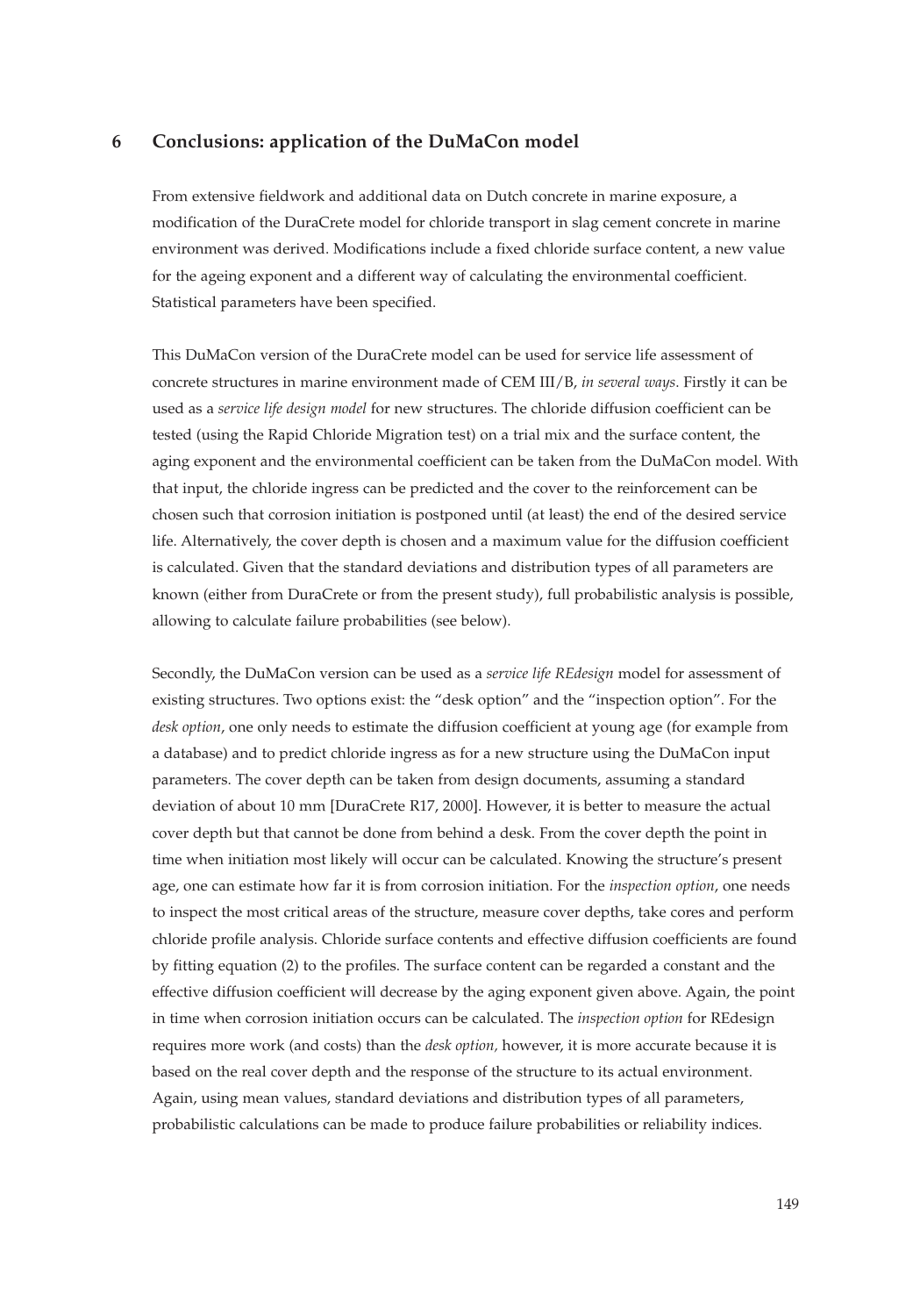## **7 Recommendations and outlook**

As described above, chloride ingress into concrete in marine environment was found to be subject to considerable scatter, both on micro and macro scales of observation. In practical terms, this suggests that relatively large numbers of samples should be taken to get reliable results. Six cores in a small area and analysed at six depths, as applied in this study, probably is a good minimum number to start with. In more general terms, all variations should be taken into account and full probabilistic analysis is required. Not until a lot more experience has been obtained, partial safety factors can be derived and semi-probabilistic analyses can be made with confidence.

A further issue that warrants attention is the limit state and the failure probability that should be associated with it. In the approach presented, corrosion initiation is the undesired event whose occurrence is predicted (and which should be delayed for a prescribed period). However, corrosion initiation it is not the end of the service life. It is a serviceability limit state, not an ultimate limit state. Depending on the type of structure, some level of corrosion can be tolerated. Knowing when in the future corrosion initiation will occur provides the opportunity to start thinking about maintenance well in time. If chloride has not yet penetrated very close to the reinforcement, preventative maintenance may be the best option, e.g. applying coatings or hydrophobic treatment [Polder et al. 2001]. Even if corrosion is expected relatively soon, it is useful to have some years to prepare for selecting protection options, e.g. conventional repair or cathodic protection [Polder 1998].

It is clear that the failure probability associated with the limit state "corrosion initiation" should be less than 50%. Considering the scatter in chloride ingress (implying the presence of weak spots), at the point in time when there is 50% chance of reinforcement corroding, a part of the reinforcement will already corrode and significant damage may already have occurred. As repair is costly, economic considerations should be made of the acceptable failure probability. In the examples mentioned of service life design for large tunnels, a failure probability was required of about 3% (reliability index β=1.8) [Siemes et al. 1998]. For more ordinary structures, this may be too strict. A level of  $10\%$  ( $\beta$ =1.3) was proposed in Norway [Fluge 2001]. In any case, the event of corrosion initiation should be considered a *maintenance limit state* and further work is required to elaborate its associated failure probability.

## *Acknowledgement*

The authors wish to thank the Members of CUR research committee B82; the sponsors of this project Port of Rotterdam, Rijkswaterstaat Dienstkring Haringvliet and Dienstkring Stormvloedkering, Royal Haskoning, Gemeente Den Haag, BAM Civiel/DeltaMarine Consultants, Van Hattum en Blankevoort, Ballast Nedam, ENCI, VOBN, Leggedoor Beton- en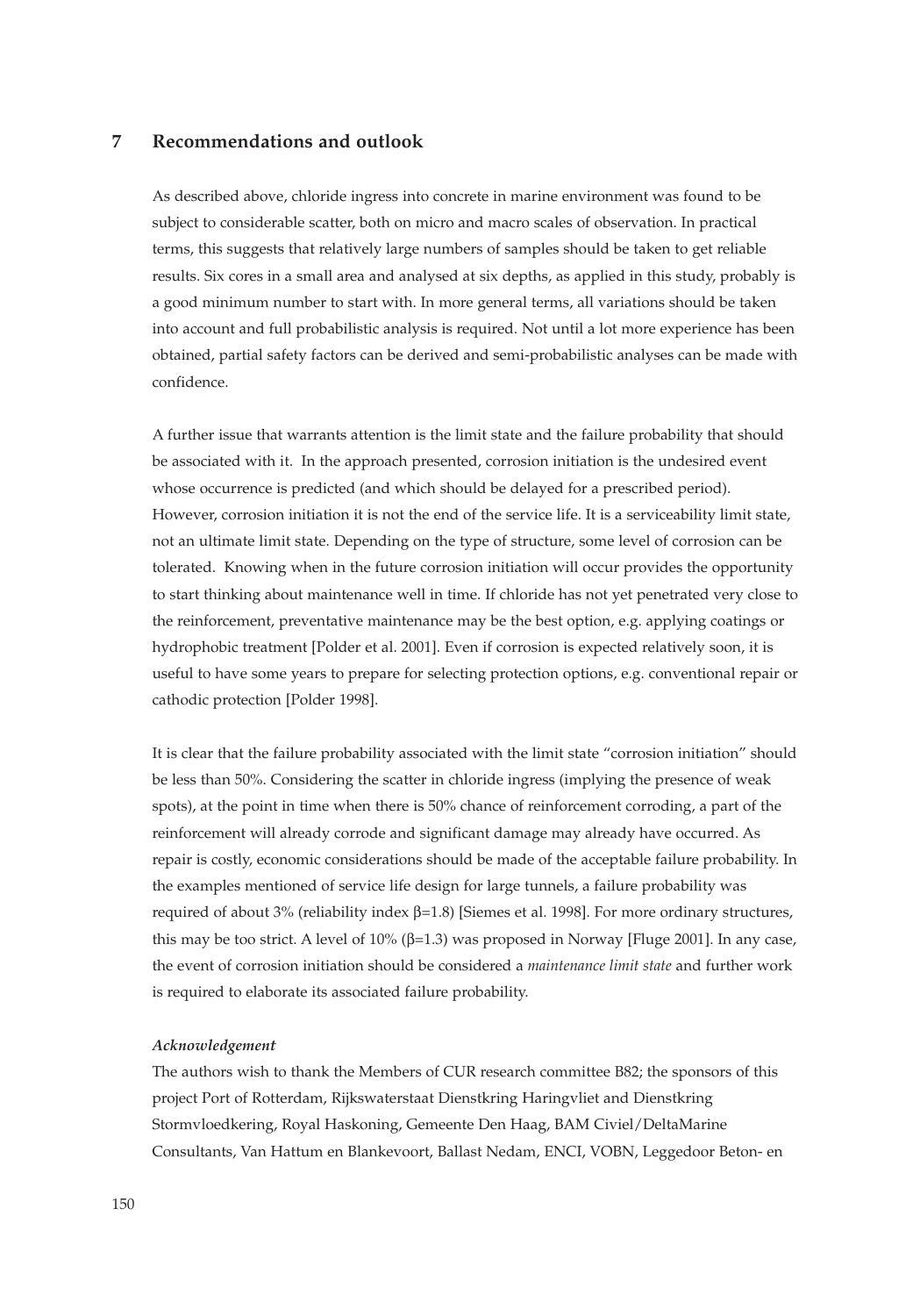Vochtweringstechniek; the Ministry of Economic Affairs for financial support though TNO cofinancieringsregeling contract 01.06.11.855, and to acknowledge fruitful collaboration with our partners in the European Research project CHLORTEST and in particular Dr. Anders Lindvall of Chalmers University, Sweden.

# **References**

- Bamforth, P.B., Price, W.F., 1993, Factors influencing chloride ingress into marine structures, Concrete 2000, Dundee, vol. 2, theme 4, 1105-1118
- Bamforth, P.B., Chapman-Andrews, J., 1994, Long term performance of RC elements under UK coastal conditions, Proc. Int. Conf. on Corrosion and Corrosion Protection of Steel in Concrete, ed. R.N. Swamy, Sheffield Academic Press, 24-29 July, 139-156
- Bazant, Z., 1979, Physical model for steel corrosion in concrete sea structures, part 1-theory, part 2-application, J. Struct. Div. Am. Soc. Civ. Eng., 105, ST6, 1137-1166
- Bertolini, L., Elsener, B., Pedeferri, P., Polder, R.B., 2004, Corrosion of Steel in Concrete: Prevention, Diagnosis, Repair, Wiley-VCH Verlag GmbH & Co. KGaA, Weinheim, ISBN 3- 527-30800-8, 392 pp.
- CEB Bulletin 238, 1997, New Approach to Durability Design An example for Carbonation Induced Corrosion, CEB, Lausanne, pp.138
- Collepardi, M., Marcialis, A., Turriziani, R., 1972, Penetration of Chloride Ions into Cement Pastes and Concretes, J. Am. Cer. Soc., Vol. 55, 534-535
- CUR 100, 1981, Duurzaamheid Maritieme constructies, rapport 100, CUR, Gouda, *in Dutch*
- DuraCrete R9, 2000, Statistical quantification of the variables in the limit state functions: summary, Document BE95-1347/R9, Brite EuRam III, CUR, Gouda
- DuraCrete R17, 2000, DuraCrete Final Technical Report, Document BE95-1347/R17, May 2000, The European Union – Brite EuRam III, DuraCrete – Probabilistic Performance based Durability Design of Concrete Structures, *includes General Guidelines for Durability Design and Redesign, Document BE95-1347/R15, February 2000,* CUR, Gouda
- Fluge, F., 2001, Marine chlorides A probabilistic approach to derive provisions for EN 206-1, Third DuraNet Workshop on Service life design of concrete structures, from theory to standardisation, Tromsø, June 10-12
- Gaal, G., 2004, Prediction of Deterioration of Concrete Bridges, Ph.D. thesis, Delft Technical University
- Gehlen, C., 2000, Probabilistische Lebensdauerbemessung von Stahlbetonbauwerken, Deutscher Ausschuss für Stahlbeton 510, Berlin
- Hageman, J.G., 1982, The lifetime of the Eastern Scheldt Barrier, Adviesbureau Ir.J.G. Hageman c.i. B.V., Rijswijk, The Netherlands, Report 1337-1-0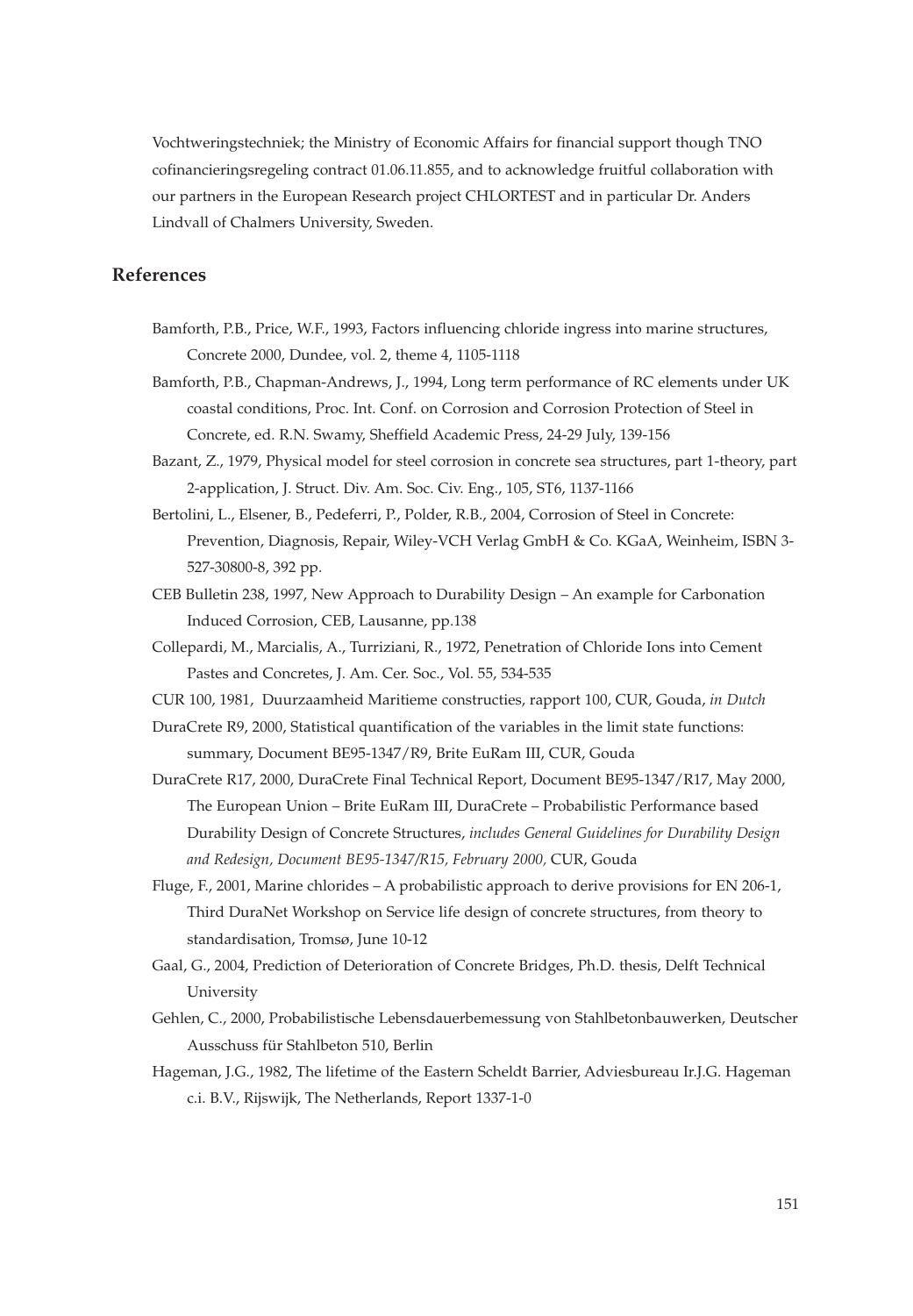- Leeming, M.B., 1989, Concrete in the Oceans Programme Co-ordinating Report on the whole Programme, Concrete in the Oceans Technical report no. 25, UEG/CIRIA, Department of Energy, London
- Li, Y., 2004, Effect of Spatial Variability on Maintenance and Repair Decisions for Concrete Structures, Ph.D thesis, Delft Technical University
- Maage, M., Helland, S., Poulsen, E., Vennesland, O., Carlsen, J.E., 1996, Service life prediction of existing concrete structures exposed to marine environment, ACI Materials Journal, 602- 608
- Nijland, Larbi, Rooij, de, Polder, 2005, Use of trass in concrete: A microscopic and durability perspective, 10th Euroseminar on Microscopy Applied to Building Materials, Paisley, Scotland
- Page, C.L., Short, N. R., El Tarras, A., 1981, Diffusion of chloride ions in hardened cement paste, Cement and Concrete Research, Vol. 11, 395-406
- Polder, R.B., Larbi, J.A., 1995, Investigation of Concrete Exposed to North Sea Water Submersion for 16 Years, HERON, Vol. 40, no.1, 31-56
- Polder, R.B., Walker, R., Page, C.L., 1995, Electrochemical Desalination of Cores from a Reinforced Concrete Coastal Structure, Magazine of Concrete Research, Vol. 47, no. 173, 321-327
- Polder, R.B., 1996, The Influence of Blast Furnace Slag, Fly Ash and Silica Fume on Corrosion of Reinforced Concrete in Marine Environment, HERON, Vol. 41, no. 4, 287-300
- Polder, R.B., 1998, Cathodic Protection of Reinforced Concrete Structures in The Netherlands experience and developments, HERON, Vol. 43, no. 1, 3-14
- Polder, R. B., 2000, Draft RILEM Technical Recommendation Test methods for on site measurement of resistivity of concrete, Materials and Structures, Vol. 33, 603-611
- Polder, R.B., Borsje, H., Vries, J. de, 2001, Prevention of reinforcement corrosion by hydrophobic treatment of concrete, HERON, Vol. 46, no.4, 227-238
- Polder, R.B., Peelen, W.H.A., 2002, Characterisation of chloride transport and reinforcement corrosion in concrete under cyclic wetting and drying by electrical resistivity, Cement & Concrete Composites, Vol. 24, 427-435
- Polder, R.B., Visser, J., 2004, Redistribution of chloride in blended cement concrete during storage in various climates, 3rd RILEM Workshop Testing and Modelling Chloride Ingress into Concrete, Eds. C. Audrade, J. Kropp, PRO 38, RILEM SARL publications, ISBN 2-912143-48-9
- Rooij, M.R. de, Polder, R.B., 2005, Duurzaamheid mariene betonconstructies (Durability of marine concrete structures), Report 215, CUR, Gouda, *in Dutch*
- Tuutti, K., Corrosion of steel in concrete, CBI, Stockholm, 1982, 468 pp.
- Siemes, A.J.M., Polder, R.B., Vries, J. de, 1998, Design of concrete structures for durability Example: chloride penetration in the lining of a bored tunnel, HERON Vol. 43, no. 4, 227 – 244